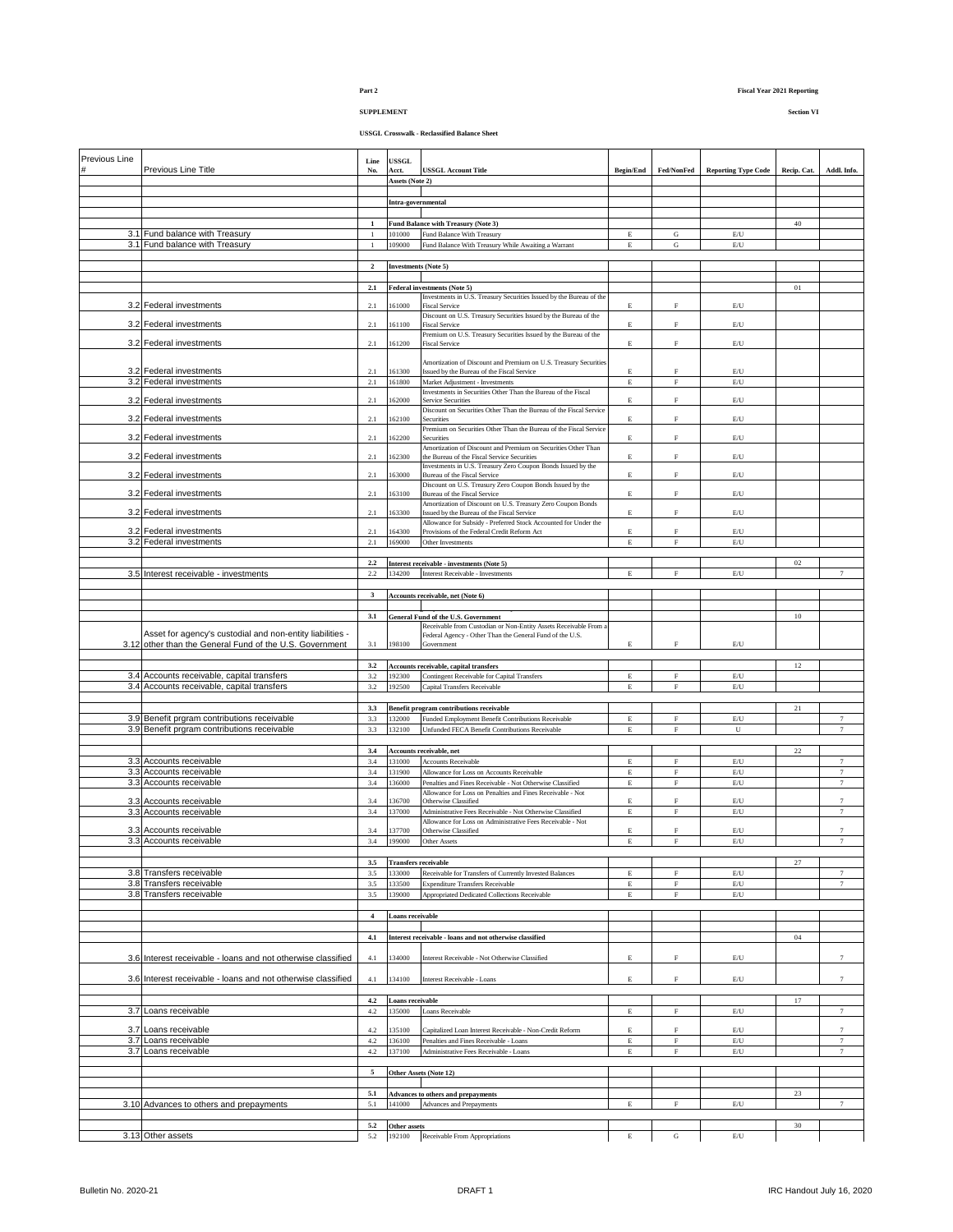## **SUPPLEMENT Section VI**

| Previous Line    | Previous Line Title                                                              | Line<br>No.                        | USSGL<br>Acct.   | <b>USSGL Account Title</b>                                                                                    | <b>Begin/End</b> | Fed/NonFed                   | <b>Reporting Type Code</b>                             | Recip. Cat. | Addl. Info. |
|------------------|----------------------------------------------------------------------------------|------------------------------------|------------------|---------------------------------------------------------------------------------------------------------------|------------------|------------------------------|--------------------------------------------------------|-------------|-------------|
| <b>New USSGL</b> | 3.13 Other assets                                                                | 5.2                                | 199000           | Other Assets                                                                                                  | E                | G                            | $\mathop{\hbox{\rm E}}\nolimits/{\bf U}$               |             |             |
| account          |                                                                                  | 5.2                                | 199010           | Other Assets - General Fund of the U.S. Government                                                            | E                | $\rm F$                      | U                                                      |             |             |
|                  |                                                                                  |                                    |                  |                                                                                                               |                  |                              |                                                        |             |             |
|                  |                                                                                  | 5.3                                |                  | Asset for agency's custodial and non-entity liabilities                                                       |                  |                              |                                                        | 46          |             |
|                  | 3.11 Asset for agency's custodial and non-entity liabilities                     | 5.3                                | 198000           | Asset for Agency's Custodial and Non-Entity Liabilities - General<br>Fund of the U.S. Government              | E                | $\rm F$                      | U                                                      |             |             |
|                  |                                                                                  |                                    |                  |                                                                                                               |                  |                              |                                                        |             |             |
|                  | 3.14 Total federal assets                                                        | 6                                  |                  | <b>Total Intra-governmental</b>                                                                               |                  |                              |                                                        |             |             |
|                  |                                                                                  |                                    |                  | This line is calculated. Equals sum of line 1 through 5                                                       |                  |                              |                                                        |             |             |
|                  |                                                                                  |                                    |                  |                                                                                                               |                  |                              |                                                        |             |             |
|                  |                                                                                  |                                    | With the public  |                                                                                                               |                  |                              |                                                        |             |             |
|                  |                                                                                  | $\overline{7}$                     |                  | Cash and other monetary assets (Note 4)                                                                       |                  |                              |                                                        |             |             |
|                  | 2.1 Cash and other monetary assets                                               | $\tau$                             | 110100           | General Fund of the U.S. Government's Operating Cash                                                          | $\mathbf E$      | N                            | U                                                      |             |             |
|                  | 2.1 Cash and other monetary assets<br>2.1 Cash and other monetary assets         | $\tau$<br>$\tau$                   | 110300<br>110900 | <b>Restricted Operating Cash</b><br><b>Checks Outstanding</b>                                                 | E<br>E           | N<br>$_{\rm N}$              | U<br>$\mathbf U$                                       |             |             |
|                  | 2.1 Cash and other monetary assets                                               | $\boldsymbol{7}$                   | 111000           | <b>Undeposited Collections</b>                                                                                | E                | N                            | $\mathrm{E}/\mathrm{U}$                                |             |             |
|                  | 2.1 Cash and other monetary assets                                               | $\tau$                             | 112000           | <b>Imprest Funds</b>                                                                                          | E                | N                            | $\mathrm{E}/\mathrm{U}$                                |             |             |
|                  | 2.1 Cash and other monetary assets                                               | $\tau$<br>$\tau$                   | 112500           | U.S. Debit Card Funds                                                                                         | $\mathbf E$<br>E | $_{\rm N}$<br>$\overline{N}$ | E/U<br>$\mathrm{E}/\mathrm{U}$                         |             |             |
|                  | 2.1 Cash and other monetary assets<br>2.1 Cash and other monetary assets         | $\boldsymbol{7}$                   | 113000<br>113500 | Funds Held Outside of Treasury - Budgetary<br>Funds Held Outside of Treasury - Non-Budgetary                  | $\mathbf E$      | $_{\rm N}$                   | $\mathop{\hbox{\rm E}}\nolimits/\mathop{\hbox{\rm U}}$ |             |             |
|                  |                                                                                  |                                    |                  | Cash Held by U.S. Disbursing Officers Outside the Treasury's                                                  |                  |                              |                                                        |             |             |
|                  | 2.1 Cash and other monetary assets<br>2.1 Cash and other monetary assets         | $\overline{7}$<br>$\boldsymbol{7}$ | 14500<br>119000  | General Account<br>Other Cash                                                                                 | E<br>$\mathbf E$ | N<br>$_{\rm N}$              | U<br>$\mathrm{E}/\mathrm{U}$                           |             |             |
|                  | 2.1 Cash and other monetary assets                                               | $\tau$                             | 119090           | Other Cash - International Monetary Fund                                                                      | $\mathbf E$      |                              | $\mathbf U$                                            |             |             |
|                  | 2.1 Cash and other monetary assets                                               | $\tau$                             | 119305           | International Monetary Fund - Letter of Credit                                                                | $\mathbf E$      |                              | U                                                      |             |             |
|                  | 2.1 Cash and other monetary assets                                               | $\overline{7}$                     | 119306           | International Monetary Fund - Receivable/Payable Currency<br>Valuation Adjustment                             | E                |                              | U                                                      |             |             |
|                  |                                                                                  |                                    |                  |                                                                                                               |                  |                              |                                                        |             |             |
|                  | 2.1 Cash and other monetary assets<br>2.1 Cash and other monetary assets         | $\boldsymbol{7}$                   | 119307<br>119309 | International Monetary Fund - Dollar Deposits With the IMF<br>International Monetary Fund - Currency Holdings | E<br>E           |                              | U<br>$\mathbf U$                                       |             |             |
|                  | 2.1 Cash and other monetary assets                                               | $7\phantom{.0}$                    | 119333           | International Monetary Fund - Reserve Position                                                                | E                |                              | U                                                      |             |             |
|                  | 2.1 Cash and other monetary assets                                               | $\tau$                             | 19400            | Exchange Stabilization Fund (ESF) Assets - Holdings of Special<br>Drawing Rights (SDR)                        | E                | N                            | $\mathbb{E}/\mathbb{U}$                                |             |             |
|                  | 2.1 Cash and other monetary assets                                               | $\overline{7}$                     | 119500           | Other Monetary Assets                                                                                         | $\mathbf E$      | $_{\rm N}$                   | $\mathrm{E}/\mathrm{U}$                                |             |             |
|                  | 2.1 Cash and other monetary assets                                               | $\tau$                             | 120000           | Foreign Currency                                                                                              | $\mathbf E$      | $_{\rm N}$                   | $\mathrm{E}/\mathrm{U}$                                |             |             |
|                  | 2.1 Cash and other monetary assets                                               | $\boldsymbol{7}$<br>$\tau$         | 120500           | Foreign Currency Denominated Equivalent Assets                                                                | E                | N                            | $\mathop{\hbox{\bf E}}$                                |             |             |
|                  | 2.1 Cash and other monetary assets<br>2.1 Cash and other monetary assets         | $\tau$                             | 120900<br>134400 | Uninvested Foreign Currency<br>Interest Receivable on Special Drawing Rights (SDR)                            | $\mathbf E$<br>E | N<br>N                       | $\mathop{\hbox{\bf E}}$<br>E                           |             |             |
|                  |                                                                                  |                                    |                  |                                                                                                               |                  |                              |                                                        |             |             |
|                  | 2.1 Cash and other monetary assets<br>2.1 Cash and other monetary assets         | $\tau$                             | 38400<br>153100  | Interest Receivable - Foreign Currency Denominated Assets<br>Seized Monetary Instruments                      | E<br>E           | N<br>N                       | E<br>$\mathrm{E}/\mathrm{U}$                           |             |             |
|                  | 2.1 Cash and other monetary assets                                               | $\tau$                             | 153200           | Seized Cash Deposited                                                                                         | E                | N                            | E/U                                                    |             |             |
|                  |                                                                                  |                                    |                  |                                                                                                               |                  |                              |                                                        |             |             |
|                  | 2.2 Accounts and taxes receivable, net                                           | $\bf8$<br>$\bf 8$                  | 131000           | Accounts receivable, net (Note 6)<br>Accounts Receivable                                                      | $\mathbf E$      | N                            | $\mathbb{E}/\mathbb{U}$                                |             |             |
|                  | 2.2 Accounts and taxes receivable, net                                           | $\bf8$                             | 131900           | Allowance for Loss on Accounts Receivable                                                                     | $\mathbf E$      | $_{\rm N}$                   | $\mathrm{E}/\mathrm{U}$                                |             |             |
|                  | 2.2 Accounts and taxes receivable, net                                           | $\bf8$                             | 132000           | Funded Employment Benefit Contributions Receivable                                                            | E                | $_{\rm N}$                   | $\mathrm{E}/\mathrm{U}$                                |             |             |
|                  | 2.2 Accounts and taxes receivable, net                                           | $\bf8$                             | 132100<br>132500 | Unfunded FECA Benefit Contributions Receivable                                                                | $\mathbf E$      | $_{\rm N}$<br>N              | $\mathbf U$<br>E/U                                     |             |             |
|                  | 2.2 Accounts and taxes receivable, net<br>2.2 Accounts and taxes receivable, net | $\,$ 8 $\,$<br>$\bf8$              | 132900           | <b>Taxes Receivable</b><br>Allowance for Loss on Taxes Receivable                                             | E<br>$\mathbf E$ | $_{\rm N}$                   | $\mathrm{E}/\mathrm{U}$                                |             |             |
|                  | 2.2 Accounts and taxes receivable, net                                           | $\bf8$                             | 134000           | Interest Receivable - Not Otherwise Classified                                                                | E                | $_{\rm N}$                   | $\mathrm{E}/\mathrm{U}$                                |             |             |
|                  | 2.2 Accounts and taxes receivable, net                                           | $\bf 8$                            | 134300           | Interest Receivable - Taxes                                                                                   | $\mathbf E$      | N                            | $\mathbb{E}/\mathbb{U}$                                |             |             |
|                  | 2.2 Accounts and taxes receivable, net                                           | 8                                  | 134700           | Allowance for Loss on Interest Receivable - Not Otherwise<br>Classified                                       | E                | N                            | E/U                                                    |             |             |
|                  | 2.2 Accounts and taxes receivable, net                                           | $\bf8$                             | 134800           | Allowance for Loss on Interest Receivable - Taxes                                                             | $\mathbf E$      | $_{\rm N}$                   | $\mathop{\hbox{\rm E}}\nolimits/\mathop{\hbox{\rm U}}$ |             |             |
|                  | Accounts and taxes receivable, net<br>2.2 Accounts and taxes receivable, net     | $\bf8$<br>$\bf8$                   | 136000<br>136300 | Penalties and Fines Receivable - Not Otherwise Classified<br>Penalties and Fines Receivable - Taxes           | E<br>$\mathbf E$ | $_{\rm N}$<br>$_{\rm N}$     | $\mathbb{E}/\mathbb{U}$<br>$\mathbb{E}/\mathbb{U}$     |             |             |
|                  |                                                                                  |                                    |                  | Allowance for Loss on Penalties and Fines Receivable - Not                                                    |                  |                              |                                                        |             |             |
|                  | 2.2 Accounts and taxes receivable, net                                           | $\bf8$                             | 136700           | Otherwise Classified                                                                                          | E                | N                            | $\mathop{\hbox{\rm E}}\nolimits$                       |             |             |
|                  | 2.2 Accounts and taxes receivable, net                                           | $\bf8$                             | 136800           | Allowance for Loss on Penalties and Fines Receivable - Taxes                                                  | E                | N                            | E/U                                                    |             |             |
|                  | 2.2 Accounts and taxes receivable, net                                           | $\bf 8$                            | 137000           | Administrative Fees Receivable - Not Otherwise Classified                                                     | E                | N                            | $\mathrm{E}/\mathrm{U}$                                |             |             |
|                  | 2.2 Accounts and taxes receivable, net                                           | 8                                  | 137300           | Administrative Fees Receivable - Taxes<br>Allowance for Loss on Administrative Fees Receivable - Not          | Е                | N                            | E/U                                                    |             |             |
|                  | 2.2 Accounts and taxes receivable, net                                           | 8                                  | 137700           | Otherwise Classified                                                                                          | E                | N                            | E/U                                                    |             |             |
|                  | 2.2 Accounts and taxes receivable, net                                           | $\bf8$                             | 137800           | Allowance for Loss on Administrative Fees Receivable - Taxes                                                  | E                | N                            | $\mathbb{E}/\mathbb{U}$                                |             |             |
|                  |                                                                                  |                                    |                  |                                                                                                               |                  |                              |                                                        |             |             |
|                  |                                                                                  | 9<br>9                             | 134100           | Direct loan and loan guarantees receivable, net (Note 8)                                                      | E                |                              |                                                        |             |             |
|                  | 2.3 Loans receivable, net<br>2.3 Loans receivable, net                           | 9                                  | 134500           | Interest Receivable - Loans<br>Allowance for Loss on Interest Receivable - Loans                              | E                | N<br>N                       | $\mathbb{E}/\mathbb{U}$<br>$\mathbb{E}/\mathbb{U}$     |             |             |
|                  | 2.3 Loans receivable, net                                                        | 9                                  | 135000           | Loans Receivable                                                                                              | $\mathbf E$      | $_{\rm N}$                   | $\mathbb{E}/\mathbb{U}$                                |             |             |
|                  | 2.3 Loans receivable, net                                                        | $\boldsymbol{9}$                   | 135090           | Loans Receivable - International Monetary Fund                                                                | Е                |                              | U                                                      |             |             |
|                  | 2.3 Loans receivable, net                                                        | $\overline{9}$                     | 135900           | Allowance for Loss on Loans Receivable<br>Allowance for Loss on Loans Receivable - International Monetary     | $\mathbf E$      | N                            | $\mathbb{E}/\mathbb{U}$                                |             |             |
|                  | 2.3 Loans receivable, net                                                        | $\mathbf{Q}$                       | 135990           | Fund                                                                                                          | E                |                              | U                                                      |             |             |
|                  | 2.3 Loans receivable, net                                                        | $\,9$                              | 136100           | Penalties and Fines Receivable - Loans                                                                        | E                | $_{\rm N}$                   | $\mathrm{E}/\mathrm{U}$                                |             |             |
|                  | 2.3 Loans receivable, net                                                        | 9                                  | 136500           | Allowance for Loss on Penalties and Fines Receivable - Loans                                                  | E                | N                            | E/U                                                    |             |             |
|                  | 2.3 Loans receivable, net                                                        | $\boldsymbol{9}$                   | 137100           | Administrative Fees Receivable - Loans                                                                        | $\mathbf E$      | N                            | $\mathrm{E}/\mathrm{U}$                                |             |             |
|                  | 2.3 Loans receivable, net                                                        | 9                                  | 137500           | Allowance for Loss on Administrative Fees Receivable - Loans                                                  | $\mathbf E$      | N                            | $\mathrm{E}/\mathrm{U}$                                |             |             |
|                  | 2.3 Loans receivable, net                                                        | 9                                  | 138000           | Loans Receivable - Troubled Assets Relief Program                                                             | $\mathbf E$      | N                            | $\mathbb{E}/\mathbb{U}$                                |             |             |
|                  | 2.3 Loans receivable, net                                                        | 9                                  | 138100           | Interest Receivable - Loans - Troubled Assets Relief Program                                                  | Е                | N                            | E/U                                                    |             |             |
|                  |                                                                                  |                                    |                  | Allowance for Loss on Interest Receivable - Loans - Troubled                                                  |                  |                              |                                                        |             |             |
|                  | 2.3 Loans receivable, net                                                        | 9                                  | 138500           | <b>Assets Relief Program</b>                                                                                  | E                | N                            | $\mathrm{E}/\mathrm{U}$                                |             |             |
|                  | 2.3 Loans receivable, net                                                        | 9                                  | 138900           | Allowance for Subsidy - Loans - Troubled Assets Relief Program                                                | E                | N                            | E/U                                                    |             |             |
|                  | 2.3 Loans receivable, net<br>2.3 Loans receivable, net                           | $\,9$<br>9                         | 139900<br>155100 | Allowance for Subsidy<br>Foreclosed Property                                                                  | E<br>E           | N<br>$_{\rm N}$              | $\mathrm{E}/\mathrm{U}$<br>$\mathbb{E}/\mathbb{U}$     |             |             |
|                  | 2.3 Loans receivable, net                                                        | $\boldsymbol{9}$                   | 155900           | Foreclosed Property - Allowance                                                                               | E                | $_{\rm N}$                   | $\mathrm{E}/\mathrm{U}$                                |             |             |
|                  |                                                                                  |                                    |                  |                                                                                                               |                  |                              |                                                        |             |             |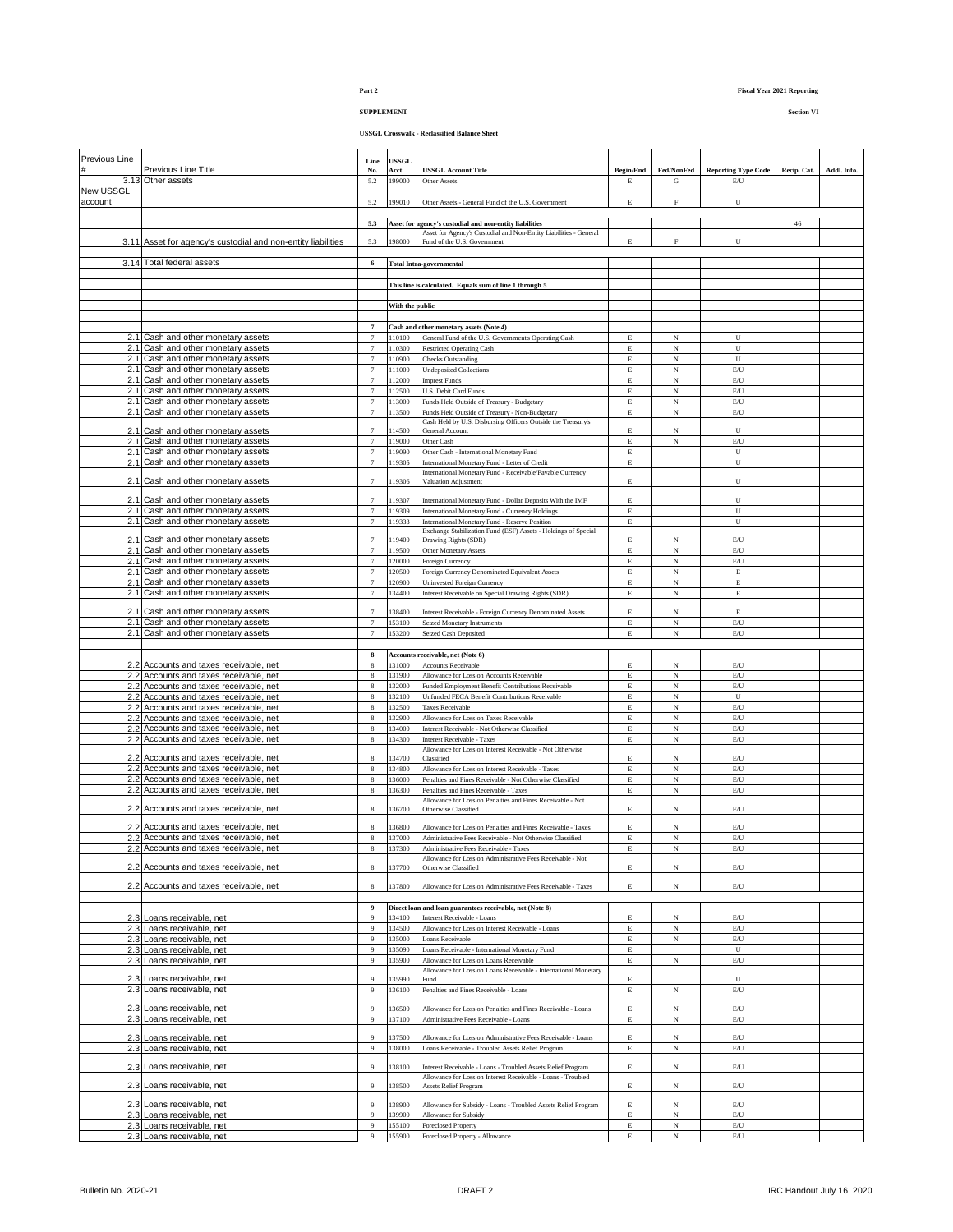# **SUPPLEMENT Section VI**

| Previous Line |                                                                                      |                       |                       |                                                                                                      |                  |                 |                                                                     |             |             |
|---------------|--------------------------------------------------------------------------------------|-----------------------|-----------------------|------------------------------------------------------------------------------------------------------|------------------|-----------------|---------------------------------------------------------------------|-------------|-------------|
|               | Previous Line Title                                                                  | Line<br>No.           | <b>USSGL</b><br>Acct. | USSGL Account Title                                                                                  | <b>Begin/End</b> | Fed/NonFed      | <b>Reporting Type Code</b>                                          | Recip. Cat. | Addl. Info. |
|               |                                                                                      |                       |                       | Preferred Stock Accounted for Under the Provisions of the Federal                                    |                  |                 |                                                                     |             |             |
|               | 2.3 Loans receivable, net                                                            | $\overline{9}$        | 164200                | Credit Reform Act<br>Allowance for Subsidy - Preferred Stock Accounted for Under the                 | E                | N               | E/U                                                                 |             |             |
|               | 2.3 Loans receivable, net                                                            | $\overline{9}$        | 164300                | Provisions of the Federal Credit Reform Act                                                          | E                | N               | $\mathbb{E}/\mathbb{U}$                                             |             |             |
|               |                                                                                      |                       |                       | Common Stock Accounted for Under the Provisions of the Federal                                       |                  |                 |                                                                     |             |             |
|               | 2.3 Loans receivable, net                                                            | 9                     | 164400                | Credit Reform Act<br>Allowance for Subsidy - Common Stock Accounted for Under the                    | E                | N               | E/U                                                                 |             |             |
|               | 2.3 Loans receivable, net                                                            | 9                     | 164500                | Provisions of the Federal Credit Reform Act                                                          | E                | N               | E/U                                                                 |             |             |
|               |                                                                                      |                       |                       | Discount on Securities Account for Under the Provisions of the                                       |                  |                 |                                                                     |             |             |
|               | 2.3 Loans receivable, net                                                            | $\overline{9}$        | 164600                | Federal Credit Reform Act<br>Premium on Securities Accounted for Under the Provisions of the         | E                | N               | E/U                                                                 |             |             |
|               | 2.3 Loans receivable, net                                                            | 9                     | 164700                | Federal Credit Reform Act                                                                            | E                | N               | $\mathbb{E}/\mathbb{U}$                                             |             |             |
|               |                                                                                      |                       |                       |                                                                                                      |                  |                 |                                                                     |             |             |
|               |                                                                                      | 10                    |                       | Inventory and related property, net (Note 9)                                                         |                  |                 |                                                                     |             |             |
|               | 2.4 Inventorie and related property, net                                             | 10                    | 151100                | Operating Materials and Supplies Held for Use                                                        | E                |                 | E/U                                                                 |             |             |
|               | 2.4 Inventorie and related property, net                                             | $10\,$                | 151200                | Operating Materials and Supplies Held in Reserve for Future Use                                      | E                |                 | E/U                                                                 |             |             |
|               |                                                                                      |                       |                       | Operating Materials and Supplies - Excess, Obsolete, and                                             |                  |                 |                                                                     |             |             |
|               | 2.4 Inventorie and related property, net                                             | 10                    | 151300                | Unserviceable<br>Operating Materials and Supplies Held for Repair                                    | E<br>E           |                 | E/U                                                                 |             |             |
|               | 2.4 Inventorie and related property, net<br>2.4 Inventorie and related property, net | $10\,$<br>$10\,$      | 151400<br>151600      | Operating Materials and Supplies in Development                                                      | E                |                 | $\mathrm{E}/\mathrm{U}$<br>$\mathop{\hbox{\rm E}}\nolimits/{\bf U}$ |             |             |
|               | 2.4 Inventorie and related property, net                                             | $10\,$                | 151900                | Operating Materials and Supplies - Allowance                                                         | E                |                 | $\mathbb{E}/\mathbb{U}$                                             |             |             |
|               | 2.4 Inventorie and related property, net                                             | 10                    | 152100                | <b>Inventory Purchased for Resale</b>                                                                | E                |                 | $\mathbb{E}/\mathbb{U}$                                             |             |             |
|               | 2.4 Inventorie and related property, net                                             | 10                    | 152200                | Inventory Held in Reserve for Future Sale                                                            | E                |                 | $\mathbb{E}/\mathbb{U}$                                             |             |             |
|               | 2.4 Inventorie and related property, net                                             | 10                    | 152300                | Inventory Held for Repair                                                                            | E                |                 | $\mathbb{E}/\mathbb{U}$                                             |             |             |
|               | 2.4 Inventorie and related property, net                                             | 10                    | 152400                | Inventory - Excess, Obsolete, and Unserviceable                                                      | E                |                 | E/U                                                                 |             |             |
|               | 2.4 Inventorie and related property, net                                             | 10                    | 152500                | <b>Inventory - Raw Materials</b>                                                                     | E                |                 | $\mathrm{E}/\mathrm{U}$                                             |             |             |
|               | 2.4 Inventorie and related property, net                                             | $10\,$                | 152600                | Inventory - Work-in-Process                                                                          | E                |                 | $\mathop{\hbox{\rm E}}\nolimits/{\bf U}$                            |             |             |
|               | 2.4 Inventorie and related property, net<br>2.4 Inventorie and related property, net | $10\,$<br>10          | 152700<br>152900      | <b>Inventory - Finished Goods</b><br>Inventory - Allowance                                           | E<br>E           |                 | $\mathbb{E}/\mathbb{U}$<br>$\mathbb{E}/\mathbb{U}$                  |             |             |
|               | 2.4 Inventorie and related property, net                                             | 10                    | 154100                | Forfeited Property Held for Sale                                                                     | E                | $_{\rm N}$      | $\mathbb{E}/\mathbb{U}$                                             |             |             |
|               | 2.4 Inventorie and related property, net                                             | 10                    | 154200                | Forfeited Property Held for Donation or Use                                                          | E                | N               | $\mathrm{E}/\mathrm{U}$                                             |             |             |
|               | 2.4 Inventorie and related property, net                                             | $10\,$                | 154900                | Forfeited Property - Allowance                                                                       | E                | N               | $\mathrm{E}/\mathrm{U}$                                             |             |             |
|               |                                                                                      |                       |                       | Commodities Held Under Price Support and Stabilization Support                                       |                  |                 |                                                                     |             |             |
|               | 2.4 Inventorie and related property, net                                             | 10                    | 156100                | Programs                                                                                             | E                | N               | E/U                                                                 |             |             |
|               | 2.4 Inventorie and related property, net                                             | 10                    | 156900                | Commodities - Allowance                                                                              | E                | $_{\rm N}$      | $\mathrm{E}/\mathrm{U}$                                             |             |             |
|               | 2.4 Inventorie and related property, net<br>2.4 Inventorie and related property, net | 10<br>10 <sup>°</sup> | 157100<br>157200      | Stockpile Materials Held in Reserve<br>Stockpile Materials Held for Sale                             | E                | $_{\rm N}$<br>N | $\mathop{\hbox{\rm E}}\nolimits/{\bf U}$<br>$\mathbb{E}/\mathbb{U}$ |             |             |
|               | 2.4 Inventorie and related property, net                                             | $10\,$                | 159100                | Other Related Property                                                                               | Е<br>E           | $_{\rm N}$      | $\mathbb{E}/\mathbb{U}$                                             |             |             |
|               | 2.4 Inventorie and related property, net                                             | 10                    | 159900                | Other Related Property - Allowance                                                                   | E                | N               | $\mathbb{E}/\mathbb{U}$                                             |             |             |
|               |                                                                                      |                       |                       |                                                                                                      |                  |                 |                                                                     |             |             |
|               |                                                                                      | 11                    |                       | General property, plant, and equipment, net (Note 10)                                                |                  |                 |                                                                     |             |             |
|               | 2.5 Property, Plant and Equipment, net                                               | 11                    | 171100                | Land and Land Rights                                                                                 | E                |                 | E/U                                                                 |             |             |
|               | 2.5 Property, Plant and Equipment, net                                               | $11\,$                | 171200                | Improvements to Land                                                                                 | E                |                 | $\mathop{\hbox{\rm E}}\nolimits/{\bf U}$                            |             |             |
|               | 2.5 Property, Plant and Equipment, net                                               | 11                    | 171900                | Accumulated Depreciation on Improvements to Land                                                     | E                |                 | $\mathbb{E}/\mathbb{U}$                                             |             |             |
|               | 2.5 Property, Plant and Equipment, net                                               | 11                    | 172000                | Construction-in-Progress                                                                             | E                |                 | $\mathop{\hbox{\rm E}}\nolimits/{\bf U}$                            |             |             |
|               | 2.5 Property, Plant and Equipment, net                                               | $11\,$                | 173000                | Buildings, Improvements, and Renovations<br>Accumulated Depreciation on Buildings, Improvements, and | E                |                 | $\mathbb{E}/\mathbb{U}$                                             |             |             |
|               | 2.5 Property, Plant and Equipment, net                                               | 11                    | 173900                | Renovations                                                                                          | Е                |                 | E/U                                                                 |             |             |
|               | 2.5 Property, Plant and Equipment, net                                               | $11\,$                | 174000                | Other Structures and Facilities                                                                      | E                |                 | $\mathrm{E}/\mathrm{U}$                                             |             |             |
|               |                                                                                      |                       |                       |                                                                                                      |                  |                 |                                                                     |             |             |
|               | 2.5 Property, Plant and Equipment, net                                               | 11                    | 174900                | Accumulated Depreciation on Other Structures and Facilities                                          | E                |                 | $\mathbb{E}/\mathbb{U}$                                             |             |             |
|               | 2.5 Property, Plant and Equipment, net<br>2.5 Property, Plant and Equipment, net     | 11<br>$11\,$          | 175000<br>175900      | Equipment<br>Accumulated Depreciation on Equipment                                                   | E<br>E           |                 | E/U<br>$\mathrm{E}/\mathrm{U}$                                      |             |             |
|               | 2.5 Property, Plant and Equipment, net                                               | 11                    | 181000                | Assets Under Capital Lease                                                                           | E                |                 | $\mathbb{E}/\mathbb{U}$                                             |             |             |
|               | 2.5 Property, Plant and Equipment, net                                               | 11                    | 181900                | Accumulated Depreciation on Assets Under Capital Lease                                               | Е                |                 | E/U                                                                 |             |             |
|               | 2.5 Property, Plant and Equipment, net                                               | $11\,$                | 182000                | Leasehold Improvements                                                                               | E                |                 | $\mathop{\hbox{\rm E}}\nolimits/{\bf U}$                            |             |             |
|               | 2.5 Property, Plant and Equipment, net                                               | $11\,$                | 182900                | Accumulated Amortization on Leasehold Improvements                                                   | E                |                 | $\mathrm{E}/\mathrm{U}$                                             |             |             |
|               | 2.5 Property, Plant and Equipment, net                                               | $11\,$                | 183000                | Internal-Use Software                                                                                | E                |                 | $\mathop{\hbox{\rm E}}\nolimits/{\bf U}$                            |             |             |
|               | 2.5 Property, Plant and Equipment, net                                               | $11\,$                | 183200                | Internal-Use Software in Development                                                                 | E                |                 | E/U                                                                 |             |             |
|               | 2.5 Property, Plant and Equipment, net                                               | $11\,$                | 183900                | Accumulated Amortization on Internal-Use Software                                                    | E                |                 | $\mathbb{E}/\mathbb{U}$                                             |             |             |
|               | 2.5 Property, Plant and Equipment, net<br>2.5 Property, Plant and Equipment, net     | 11<br>11              | 184000<br>184900      | Other Natural Resources                                                                              | E<br>E           |                 | E/U<br>$\mathbb{E}/\mathbb{U}$                                      |             |             |
|               | 2.5 Property, Plant and Equipment, net                                               | 11                    | 189000                | Allowance for Depletion<br>Other General Property, Plant, and Equipment                              | Е                |                 | E/U                                                                 |             |             |
|               |                                                                                      |                       |                       | Accumulated Depreciation on Other General Property, Plant, and                                       |                  |                 |                                                                     |             |             |
|               | 2.5 Property, Plant and Equipment, net                                               |                       | 189900                | Equipment                                                                                            | E                |                 | E/U                                                                 |             |             |
|               |                                                                                      |                       |                       |                                                                                                      |                  |                 |                                                                     |             |             |
|               |                                                                                      | $12\,$                |                       | Securities and investments (Note 5)                                                                  |                  |                 |                                                                     |             |             |
|               | 2.6 Debt and equity securities<br>2.6 Debt and equity securities                     | 12<br>$12\,$          | 134200<br>134600      | Interest Receivable - Investments<br>Allowance for Loss on Interest Receivable - Investments         | E<br>E           | N<br>N          | $\mathop{\hbox{\rm E}}\nolimits/{\bf U}$<br>$\mathbb{E}/\mathbb{U}$ |             |             |
|               |                                                                                      |                       |                       | Investments in U.S. Treasury Securities Issued by the Bureau of the                                  |                  |                 |                                                                     |             |             |
|               | 2.6 Debt and equity securities                                                       | 12                    | 161000                | <b>Fiscal Service</b>                                                                                | E                | N               | $\mathbb{E}/\mathbb{U}$                                             |             |             |
|               |                                                                                      |                       |                       | Discount on U.S. Treasury Securities Issued by the Bureau of the                                     |                  |                 |                                                                     |             |             |
|               | 2.6 Debt and equity securities                                                       | 12                    | 161100                | <b>Fiscal Service</b><br>Premium on U.S. Treasury Securities Issued by the Bureau of the             | E                | N               | $\mathop{\hbox{\rm E}}\nolimits/{\bf U}$                            |             |             |
|               | 2.6 Debt and equity securities                                                       | 12                    | 161200                | <b>Fiscal Service</b>                                                                                | E                | N               | $\mathop{\hbox{\rm E}}\nolimits/{\bf U}$                            |             |             |
|               |                                                                                      |                       |                       | Amortization of Discount and Premium on U.S. Treasury Securities                                     |                  |                 |                                                                     |             |             |
|               | 2.6 Debt and equity securities                                                       | 12                    | 161300                | Issued by the Bureau of the Fiscal Service                                                           | E                | $_{\rm N}$      | $\mathop{\hbox{\rm E}}\nolimits/{\bf U}$                            |             |             |
|               | 2.6 Debt and equity securities                                                       | 12                    | 161800                | Market Adjustment - Investments<br>Investments in Securities Other Than the Bureau of the Fiscal     | E                | E/N             | $\mathbb{E}/\mathbb{U}$                                             |             |             |
|               | 2.6 Debt and equity securities                                                       | 12                    | 162000                | Service Securities                                                                                   | E                | $\mathrm{E/N}$  | $\mathbb{E}/\mathbb{U}$                                             |             | 3           |
|               |                                                                                      |                       |                       | Discount on Securities Other Than the Bureau of the Fiscal Service                                   |                  |                 |                                                                     |             |             |
|               | 2.6 Debt and equity securities                                                       | 12                    | 162100                | Securities<br>Premium on Securities Other Than the Bureau of the Fiscal Service                      | E                | N               | $\mathbb{E}/\mathbb{U}$                                             |             | 3           |
|               | 2.6 Debt and equity securities                                                       | 12                    | 162200                | Securities                                                                                           | E                | N               | $\mathbb{E}/\mathbb{U}$                                             |             | 3           |
|               |                                                                                      |                       |                       | Amortization of Discount and Premium on Securities Other Than                                        |                  |                 |                                                                     |             |             |
|               | 2.6 Debt and equity securities                                                       | 12                    | 162300                | the Bureau of the Fiscal Service Securities                                                          | E                | N               | $\mathrm{E}/\mathrm{U}$                                             |             | 3           |
|               | 2.6 Debt and equity securities                                                       | 12                    | 167000                | Foreign Investments                                                                                  | E                | N               | E                                                                   |             |             |
|               | 2.6 Debt and equity securities<br>2.6 Debt and equity securities                     | 12<br>12              | 167100<br>167200      | Discount on Foreign Investments<br>Premium on Foreign Investments                                    | E<br>E           | N<br>N          | E<br>E                                                              |             |             |
|               |                                                                                      |                       |                       |                                                                                                      |                  |                 |                                                                     |             |             |
|               | 2.6 Debt and equity securities                                                       | 12                    | 167900                | Foreign Exchange Rate Revalue Adjustments - Investments                                              | E                | N               | E                                                                   |             |             |
|               | 2.6 Debt and equity securities                                                       | 12                    | 169000                | Other Investments                                                                                    | E                | $_{\rm N}$      | $\mathop{\hbox{\rm E}}\nolimits/\mathop{\hbox{\rm U}}$              |             | 3           |
|               |                                                                                      |                       |                       |                                                                                                      |                  |                 |                                                                     |             |             |
|               |                                                                                      | 13                    | only)                 | Investments in government-sponsored enterprises (for use by Treasury                                 |                  |                 |                                                                     |             |             |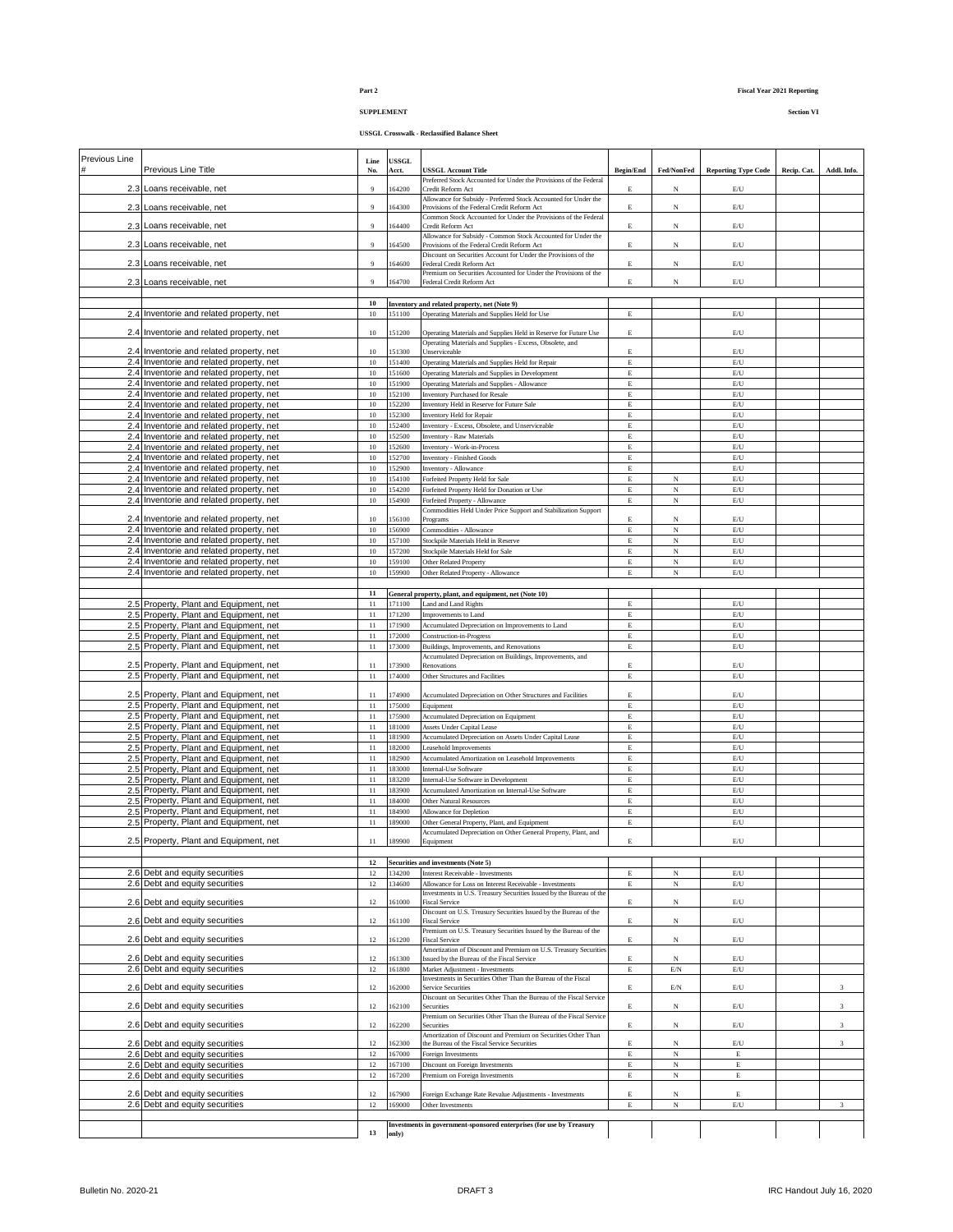## **SUPPLEMENT Section VI**

| Previous Line |                                                                                        | Line             | <b>USSGL</b>                       |                                                                                                                   |                            |                            |                                                        |             |                 |
|---------------|----------------------------------------------------------------------------------------|------------------|------------------------------------|-------------------------------------------------------------------------------------------------------------------|----------------------------|----------------------------|--------------------------------------------------------|-------------|-----------------|
|               | Previous Line Title                                                                    | No.              | Acct.                              | <b>USSGL Account Title</b>                                                                                        | Begin/End                  | Fed/NonFed                 | <b>Reporting Type Code</b>                             | Recip. Cat. | Addl. Info.     |
|               | Investments in government-sponsored enterprises (for<br>2.7 use by Treasury only)      | 13               | 165000                             | Preferred Stock in Federal Government Sponsored Enterprise                                                        | E                          | N                          | $\mathrm{E}/\mathrm{U}$                                |             |                 |
|               | Investments in government-sponsored enterprises (for                                   |                  |                                    | Market Adjustment - Senior Preferred Stock in Federal Government                                                  |                            |                            |                                                        |             |                 |
| 2.7           | use by Treasury only)                                                                  | 13               | 165100                             | Sponsored Enterprise                                                                                              | $\mathbf E$                | N                          | $\mathbb{E}/\mathbb{U}$                                |             |                 |
|               | Investments in government-sponsored enterprises (for                                   |                  |                                    | Common Stock Warrants in Federal Government Sponsored                                                             |                            |                            |                                                        |             |                 |
| 2.7           | use by Treasury only)<br>Investments in government-sponsored enterprises (for          | 13               | 165200                             | Enterprise                                                                                                        | E                          | N                          | $\mathrm{E}/\mathrm{U}$                                |             |                 |
|               | 2.7 use by Treasury only)                                                              | 13               | 165300                             | Market Adjustment - Common Stock Warrants in Federal<br>Government Sponsored Enterprise                           | $\mathbf E$                | N                          | $\mathbb{E}/\mathbb{U}$                                |             |                 |
|               |                                                                                        |                  |                                    |                                                                                                                   |                            |                            |                                                        |             |                 |
|               |                                                                                        | 14               |                                    | Other assets (Note 12)                                                                                            |                            |                            |                                                        |             |                 |
|               | 2.8 Other assets                                                                       | 14               | 141000                             | Advances and Prepayments                                                                                          | $\mathbf E$                | N                          | $\mathrm{E}/\mathrm{U}$                                |             |                 |
|               | 2.8 Other assets                                                                       | 14               | 199000                             | <b>Other Assets</b>                                                                                               | $\mathbf E$                | N                          | $\mathrm{E}/\mathrm{U}$                                |             | $\overline{4}$  |
|               | 2.8 Other assets                                                                       | 14               | 99500                              | General Property, Plant, and Equipment Permanently Removed but<br>Not Yet Disposed                                | E                          | N                          | $\mathbb{E}/\mathbb{U}$                                |             |                 |
|               |                                                                                        |                  |                                    |                                                                                                                   |                            |                            |                                                        |             |                 |
|               | 2.9 Total non-federal assets                                                           | 15               |                                    | <b>Total with the public</b>                                                                                      |                            |                            |                                                        |             |                 |
|               |                                                                                        |                  |                                    |                                                                                                                   |                            |                            |                                                        |             |                 |
|               |                                                                                        |                  |                                    | This line is calculated. Equals sum of lines 7 through 14.                                                        |                            |                            |                                                        |             |                 |
|               | 4 Total assets                                                                         | $16\phantom{.0}$ | <b>Total assets</b>                |                                                                                                                   |                            |                            |                                                        |             |                 |
|               |                                                                                        |                  |                                    |                                                                                                                   |                            |                            |                                                        |             |                 |
|               |                                                                                        |                  |                                    | This line is calculated. Equals sum of lines 6 and 15.                                                            |                            |                            |                                                        |             |                 |
|               |                                                                                        |                  |                                    |                                                                                                                   |                            |                            |                                                        |             |                 |
|               |                                                                                        | 17               |                                    | <b>Stewardship PP&amp;E</b> (Note 11)                                                                             |                            |                            |                                                        |             |                 |
|               |                                                                                        |                  |                                    |                                                                                                                   |                            |                            |                                                        |             |                 |
|               |                                                                                        |                  | Liabilities: (Note 13)             |                                                                                                                   |                            |                            |                                                        |             |                 |
|               |                                                                                        |                  | Intra-governmental                 |                                                                                                                   |                            |                            |                                                        |             |                 |
|               |                                                                                        |                  |                                    |                                                                                                                   |                            |                            |                                                        |             |                 |
|               |                                                                                        | 18               |                                    | <b>Liability for Fund Balance with Treasury</b>                                                                   |                            |                            |                                                        | 40          |                 |
|               | 7.13 Liability for Fund Balance with Treasury                                          | $18\,$           | 201000                             | Liability for Fund Balance With Treasury                                                                          | $\mathbf E$                | $\rm F$                    | U                                                      |             |                 |
|               | 7.13 Liability for Fund Balance with Treasury                                          | 18               | 209010                             | Liability for Fund Balance While Awaiting a Warrant                                                               | $\mathbf E$                | $\mathbf F$                | U                                                      |             |                 |
|               |                                                                                        | 19               | <b>Accounts payable</b>            |                                                                                                                   |                            |                            |                                                        |             |                 |
|               |                                                                                        |                  |                                    |                                                                                                                   |                            |                            |                                                        |             |                 |
|               |                                                                                        | 19.1             |                                    | Accounts payable, capital transfers                                                                               |                            |                            |                                                        | 12          |                 |
| 7.2           | Accounts payable, capital transfers                                                    | 19.1             | 92300                              | Contingent Liability for Capital Transfers                                                                        | $\mathbf E$                | F                          | E/U                                                    |             |                 |
|               | 7.2 Accounts payable, capital transfers                                                | 19.1             | 297000                             | Liability for Capital Transfers                                                                                   | $\mathbf E$                | $\mathbf F$                | $\mathrm{E}/\mathrm{U}$                                |             |                 |
|               |                                                                                        |                  |                                    |                                                                                                                   |                            |                            |                                                        |             |                 |
|               |                                                                                        | 19.2             |                                    | Benefit program contributions payable (Note 15)                                                                   |                            |                            |                                                        | 21          |                 |
|               | 7.8 Benefit program contributions payable<br>7.8 Benefit program contributions payable | 19.2<br>19.2     | 221300<br>221500                   | Employer Contributions and Payroll Taxes Payable<br>Other Post Employment Benefits Due and Payable                | $\mathbf E$<br>$\mathbf E$ | $\mathbf F$<br>$\mathbf F$ | $\mathrm{E}/\mathrm{U}$<br>$\mathrm{E}/\mathrm{U}$     |             |                 |
|               | 7.8 Benefit program contributions payable                                              | 19.2             | 22500                              | Unfunded FECA Liability                                                                                           | $\mathbf E$                | $\mathbf F$                | E/U                                                    |             |                 |
|               | 7.8 Benefit program contributions payable                                              | 19.2             | 29000                              | Other Unfunded Employment Related Liability                                                                       | E                          | $\overline{F}$             | E/U                                                    |             |                 |
|               |                                                                                        |                  |                                    |                                                                                                                   |                            |                            |                                                        |             |                 |
|               |                                                                                        | 19.3             | <b>Accounts payable</b>            |                                                                                                                   |                            |                            |                                                        | 22          |                 |
|               | 7.1 Accounts payable                                                                   | 19.3             | 211000                             | Accounts Payable                                                                                                  | $\mathbf E$                | $\mathbf F$                | E/U                                                    |             |                 |
|               | 7.1 Accounts payable                                                                   | 19.3<br>19.3     | 212000<br>213000                   | Disbursements in Transit<br><b>Contract Holdbacks</b>                                                             | E<br>E                     | $\mathbf F$<br>$\mathbf F$ | $\mathrm{E}/\mathrm{U}$<br>$\mathrm{E}/\mathrm{U}$     |             |                 |
|               | 7.1 Accounts payable<br>7.1 Accounts payable                                           | 19.3             | 217000                             | Subsidy Payable to the Financing Account                                                                          | $\mathbf E$                | $\mathbf F$                | $\mathrm{E}/\mathrm{U}$                                |             |                 |
|               | 7.1 Accounts payable                                                                   | 19.3             | 219000                             | Other Liabilities With Related Budgetary Obligations                                                              | $\mathbf E$                | $\mathbf F$                | $\mathrm{E}/\mathrm{U}$                                |             |                 |
|               | 7.1 Accounts payable                                                                   | 19.3             | 94000                              | Capital Lease Liability                                                                                           | $\mathbf E$                | $\mathbf F$                | $\mathrm{E}/\mathrm{U}$                                |             |                 |
|               | 7.1 Accounts payable                                                                   | 19.3             | 96000                              | Accounts Payable From Canceled Appropriations                                                                     | $\mathbf E$                | $\mathbf F$                | $\mathrm{E}/\mathrm{U}$                                |             |                 |
|               | 7.1 Accounts payable                                                                   | 19.3             | 299000                             | Other Liabilities Without Related Budgetary Obligations                                                           | $\mathbf E$                | $\mathbf F$                | $\mathrm{E}/\mathrm{U}$                                |             |                 |
|               |                                                                                        |                  |                                    |                                                                                                                   |                            |                            |                                                        |             |                 |
|               | 7.7 Transfers payable                                                                  | 19.4<br>19.4     | <b>Transfers payable</b><br>215000 | Payable for Transfers of Currently Invested Balances                                                              | Е                          | $\mathbf F$                | $\mathrm{E}/\mathrm{U}$                                | $27\,$      | $7\phantom{.0}$ |
|               | 7.7 Transfers payable                                                                  | 19.4             | 215500                             | <b>Expenditure Transfers Payable</b>                                                                              | $\mathop{\hbox{\bf E}}$    | $\overline{F}$             | $\mathrm{E}/\mathrm{U}$                                |             | $\tau$          |
|               | 7.7 Transfers payable                                                                  | 19.4             | 299100                             | Other Liabilities - Reductions                                                                                    | $\mathbf E$                | $\mathbf F$                | $\mathrm{E}/\mathrm{U}$                                |             |                 |
|               | 7.7 Transfers payable                                                                  | 19.4             | 299200                             | Appropriated Dedicated Collections Liability                                                                      | $\mathbf E$                | $\mathbf F$                | $\mathrm{E}/\mathrm{U}$                                |             |                 |
|               |                                                                                        |                  |                                    |                                                                                                                   |                            |                            |                                                        |             |                 |
|               |                                                                                        | 20               |                                    | Federal debt and interest payable (Note 14)                                                                       |                            |                            |                                                        |             |                 |
|               |                                                                                        |                  |                                    |                                                                                                                   |                            |                            |                                                        |             |                 |
|               |                                                                                        | 20.1             | <b>Federal debt</b>                | Securities Issued by Federal Agencies Under General and Special                                                   |                            |                            |                                                        | $_{01}$     |                 |
|               | 7.3 Federal debt                                                                       | 20.1             | 253000                             | Financing Authority                                                                                               | E                          | F                          | E/U                                                    |             | $7\phantom{.0}$ |
|               |                                                                                        |                  |                                    | Discount on Securities Issued by Federal Agencies Under General                                                   |                            |                            |                                                        |             |                 |
|               | 7.3 Federal debt                                                                       | 20.1             | 53100                              | and Special Financing Authority<br>Premium on Securities Issued by Federal Agencies Under General                 | Е                          | F                          | E/U                                                    |             | $7\phantom{.0}$ |
|               | 7.3 Federal debt                                                                       | 20.1             | 53200                              | and Special Financing Authority                                                                                   | Е                          | F                          | E/U                                                    |             | $7\phantom{.0}$ |
|               |                                                                                        |                  |                                    | Amortization of Discount on Securities Issued by Federal Agencies                                                 |                            |                            |                                                        |             |                 |
|               | 7.3 Federal debt                                                                       | 20.1             | 53300                              | Under General and Special Financing Authority<br>Amortization of Premium on Securities Issued by Federal Agencies | Е                          | F                          | E/U                                                    |             | $\tau$          |
|               | 7.3 Federal debt                                                                       | 20.1             | 53400                              | Under General and Special Financing Authority                                                                     | E                          | F                          | $\mathbb{E}/\mathbb{U}$                                |             | $\tau$          |
|               | 7.3 Federal debt                                                                       | 20.1             | 254000                             | Participation Certificates                                                                                        | E                          | $\mathbf{E}$               | $\mathrm{E}/\mathrm{U}$                                |             | $\overline{7}$  |
|               |                                                                                        |                  |                                    |                                                                                                                   |                            |                            |                                                        |             |                 |
|               |                                                                                        |                  |                                    | 20.2 Interest payable - debt                                                                                      |                            |                            |                                                        | $02\,$      |                 |
|               | 7.4 Interest payable - debt                                                            | 20.2             | 214200                             | Accrued Interest Payable - Debt                                                                                   | E                          | $\mathbf F$                | $\mathrm{E}/\mathrm{U}$                                |             | $\tau$          |
|               |                                                                                        | $\bf 21$         |                                    | Debt associated with loans (Note 14)                                                                              |                            |                            |                                                        |             |                 |
|               |                                                                                        |                  |                                    |                                                                                                                   |                            |                            |                                                        |             |                 |
|               |                                                                                        | 21.1             |                                    | Interest payable - loans and not otherwise classified                                                             |                            |                            |                                                        | 04          |                 |
|               | 7.5 Interest payable - loans and not otherwise classified                              | 21.1             | 214000                             | Accrued Interest Payable - Not Otherwise Classified                                                               | E                          | $\mathbf F$                | $\mathrm{E}/\mathrm{U}$                                |             |                 |
|               | 7.5 Interest payable - loans and not otherwise classified                              | 21.1             | 214100                             | Accrued Interest Payable - Loans                                                                                  | $\mathbf E$                | $\mathbf F$                | $\mathrm{E}/\mathrm{U}$                                |             | $\tau$          |
|               |                                                                                        | 21.2             |                                    |                                                                                                                   |                            |                            |                                                        | 17          |                 |
|               | 7.6 Loans payable                                                                      | 21.2             | Loans payable<br>251000            | Principal Payable to the Bureau of the Fiscal Service                                                             | $\mathbf E$                | $\mathbf F$                | $\mathop{\hbox{\rm E}}\nolimits/\mathop{\hbox{\rm U}}$ |             |                 |
|               | 7.6 Loans payable                                                                      | 21.2             | 251100                             | Capitalized Loan Interest Payable - Non-Credit Reform                                                             | $\mathbf E$                | ${\rm F}$                  | $\mathrm{E}/\mathrm{U}$                                |             |                 |
|               | 7.6 Loans payable                                                                      | 21.2             | 252000                             | Principal Payable to the Federal Financing Bank                                                                   | E                          | $\mathbf{F}$               | $\mathbb{E}/\mathbb{U}$                                |             |                 |
|               | 7.6 Loans payable                                                                      | 21.2             | 259000                             | Other Debt                                                                                                        | $\mathbf E$                | $\mathbf F$                | $\mathbb{E}/\mathbb{U}$                                |             |                 |
|               |                                                                                        |                  |                                    |                                                                                                                   |                            |                            |                                                        |             |                 |
|               |                                                                                        | $22\,$           |                                    | Other Liabilities (Notes 15 and 17)                                                                               |                            |                            |                                                        |             |                 |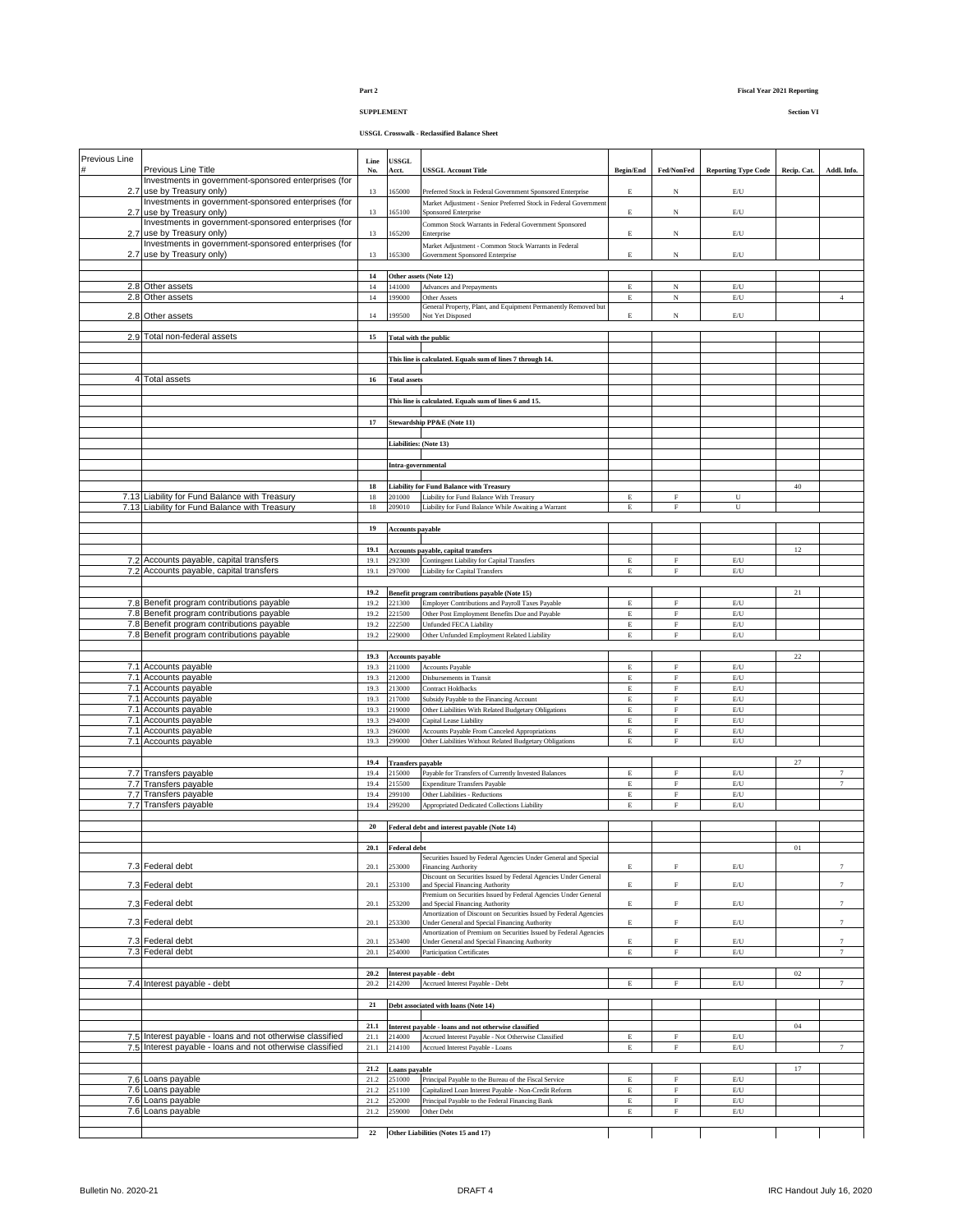# **SUPPLEMENT Section VI**

| Previous Line        | Previous Line Title                                                                                    | Line<br>No.  | <b>USSGL</b><br>Acct.   | <b>USSGL Account Title</b>                                                                                         | <b>Begin/End</b>           | Fed/NonFed                                            | <b>Reporting Type Code</b>                                                        | Recip. Cat. | Addl. Info.     |
|----------------------|--------------------------------------------------------------------------------------------------------|--------------|-------------------------|--------------------------------------------------------------------------------------------------------------------|----------------------------|-------------------------------------------------------|-----------------------------------------------------------------------------------|-------------|-----------------|
|                      |                                                                                                        | 22.1         |                         | Advances from others and deferred credits (Note 17)                                                                |                            |                                                       |                                                                                   | 23          |                 |
|                      | 7.9 Advances from others and deferred credits<br>7.9 Advances from others and deferred credits         | 22.1<br>22.1 | 231000<br>232000        | Liability for Advances and Prepayments<br>Other Deferred Revenue                                                   | $\mathbf E$<br>$\mathbf E$ | $_{\rm F}$<br>$\mathbf F$                             | $\mathbb{E}/\mathbb{U}$<br>$\mathop{\hbox{\rm E}}\nolimits/\mathop{\hbox{\rm U}}$ |             | $7\phantom{.0}$ |
|                      |                                                                                                        |              |                         |                                                                                                                    |                            |                                                       |                                                                                   |             |                 |
|                      |                                                                                                        | 22.2         |                         | Other liabilities (without reciprocals) (Note 15)                                                                  |                            |                                                       |                                                                                   | 29          |                 |
|                      | 7.12 Other liabilities (without reciprocals)                                                           | 22.2         | 221300                  | Employer Contributions and Payroll Taxes Payable                                                                   | E                          | Z                                                     | $\mathop{\hbox{\rm E}}\nolimits/{\bf U}$                                          |             |                 |
|                      | 7.12 Other liabilities (without reciprocals)                                                           | 22.2         | 222500                  | Unfunded FECA Liability                                                                                            | $\mathbf E$                | Z                                                     | $\mathop{\hbox{\rm E}}\nolimits/\mathop{\hbox{\rm U}}$                            |             |                 |
|                      | 7.12 Other liabilities (without reciprocals)                                                           | 22.2         | 229000                  | Other Unfunded Employment Related Liability                                                                        | $\mathbf E$                | $\rm{Z}$                                              | $\mathop{\hbox{\rm E}}\nolimits/\mathop{\hbox{\rm U}}$                            |             |                 |
|                      | 7.12 Other liabilities (without reciprocals)                                                           | 22.2         | 240000                  | Liability for Non-Fiduciary Deposit Funds and Undeposited<br>Collections                                           | $\mathbf E$                | Z                                                     | $\mathop{\hbox{\rm E}}\nolimits/\mathop{\hbox{\rm U}}$                            |             |                 |
|                      | 7.12 Other liabilities (without reciprocals)                                                           | 22.2         | 241000                  | Liability for Clearing Accounts                                                                                    | $\mathbf E$                | $\rm{Z}$                                              | $\mathop{\hbox{\rm E}}\nolimits/\mathop{\hbox{\rm U}}$                            |             |                 |
|                      | 7.12 Other liabilities (without reciprocals)                                                           | 22.2         | 299000                  | Other Liabilities Without Related Budgetary Obligations                                                            | E                          | $\mathbf{Z}% ^{T}=\mathbf{Z}^{T}\times\mathbf{Z}^{T}$ | $\mathrm{E}/\mathrm{U}$                                                           |             |                 |
|                      |                                                                                                        |              |                         |                                                                                                                    |                            |                                                       |                                                                                   |             |                 |
|                      |                                                                                                        | 22.3         |                         | Other liabilities (Note 17)                                                                                        |                            |                                                       |                                                                                   | 30          |                 |
|                      | 7.14 Other liabilities                                                                                 | 22.3         | 259000                  | Other Debt                                                                                                         | E                          | G                                                     | $\mathop{\hbox{\rm E}}\nolimits/{\bf U}$                                          |             |                 |
|                      | 7.14 Other liabilities                                                                                 | 22.3         | 299000                  | Other Liabilities Without Related Budgetary Obligations                                                            | $\mathbf E$                | F/G/N/Z                                               | E/F/U                                                                             |             |                 |
| New USSGL<br>account |                                                                                                        | 22.3         | 299010                  | Other Liabilities Without Related Budgetary Obligations - General<br>Fund of the U.S. Government                   | E                          | F                                                     | $\mathbf{U}$                                                                      |             |                 |
|                      | 7.14 Other liabilities                                                                                 | 22.3         | 299100                  | Other Liabilities - Reductions                                                                                     | E                          | ${\rm F/G}$                                           | E/F/U                                                                             |             |                 |
| New USSGL            |                                                                                                        |              |                         | Reductions of Other Liabilities - General Fund of the U.S.                                                         |                            |                                                       |                                                                                   |             |                 |
| account              |                                                                                                        | 22.3         | 299110                  | Government                                                                                                         | E                          | $\rm F$                                               | U                                                                                 |             |                 |
|                      |                                                                                                        |              |                         |                                                                                                                    |                            |                                                       |                                                                                   |             |                 |
|                      |                                                                                                        | 22.4         |                         | other non-entity assets (Note 17)                                                                                  |                            |                                                       |                                                                                   | 46          |                 |
|                      | Liability to the General Fund of the U.S. Government                                                   |              |                         |                                                                                                                    |                            |                                                       |                                                                                   |             |                 |
|                      | 7.10 for custodial and other non-entity assets                                                         | 22.4         | 298000                  | Custodial Liability                                                                                                | E                          | G                                                     | $\mathop{\hbox{\rm E}}\nolimits/{\bf U}$                                          |             |                 |
|                      | Liability to the General Fund of the U.S. Government<br>7.10 for custodial and other non-entity assets | 22.4         | 298500                  | Liability for Non-Entity Assets Not Reported on the Statement of<br>Custodial Activity                             | $\mathbf E$                | ${\bf G}$                                             | $\mathbb{E}/\mathbb{U}$                                                           |             |                 |
|                      |                                                                                                        |              |                         |                                                                                                                    |                            |                                                       |                                                                                   |             |                 |
|                      |                                                                                                        | 22.5         |                         | for custodial and other non-entity assets                                                                          |                            |                                                       |                                                                                   | 10          |                 |
|                      | Liability to agency other than the General Fund of the                                                 |              |                         |                                                                                                                    |                            |                                                       |                                                                                   |             |                 |
|                      | U.S. Government for custodial and other non-entity                                                     |              |                         |                                                                                                                    |                            |                                                       |                                                                                   |             |                 |
| 7.11                 | assets                                                                                                 | 22.5         | 298000                  | <b>Custodial Liability</b>                                                                                         | E                          | $\rm F$                                               | $\mathrm{E}/\mathrm{U}$                                                           |             |                 |
|                      | Liability to agency other than the General Fund of the                                                 |              |                         |                                                                                                                    |                            |                                                       |                                                                                   |             |                 |
|                      | U.S. Government for custodial and other non-entity                                                     |              |                         | Liability for Non-Entity Assets Not Reported on the Statement of                                                   |                            |                                                       |                                                                                   |             |                 |
|                      | 7.11 assets                                                                                            | 22.5         | 298500                  | <b>Custodial Activity</b>                                                                                          | $\mathbf E$                | $\rm F$                                               | $\mathrm{E}/\mathrm{U}$                                                           |             |                 |
| 7.15                 | <b>Total federal liabilities</b>                                                                       | 23           |                         |                                                                                                                    |                            |                                                       |                                                                                   |             |                 |
|                      |                                                                                                        |              |                         | <b>Total Intra-governmental</b>                                                                                    |                            |                                                       |                                                                                   |             |                 |
|                      |                                                                                                        |              |                         | This line is calculated. Equals sum of lines 18 through 22.                                                        |                            |                                                       |                                                                                   |             |                 |
|                      |                                                                                                        |              |                         |                                                                                                                    |                            |                                                       |                                                                                   |             |                 |
|                      |                                                                                                        |              | With the public         |                                                                                                                    |                            |                                                       |                                                                                   |             |                 |
|                      |                                                                                                        |              |                         |                                                                                                                    |                            |                                                       |                                                                                   |             |                 |
|                      |                                                                                                        | 24           | <b>Accounts payable</b> |                                                                                                                    |                            |                                                       |                                                                                   |             |                 |
|                      | 6.1 Accounts payable                                                                                   | $\sqrt{24}$  | 211000                  | Accounts Payable                                                                                                   | $\mathbf E$                | N                                                     | $\mathbb{E}/\mathbb{U}$                                                           |             |                 |
|                      | 6.1 Accounts payable                                                                                   | $24\,$       | 212000                  | Disbursements in Transit                                                                                           | $\mathbf E$                | $_{\rm N}$                                            | $\mathop{\hbox{\rm E}}\nolimits/\mathop{\hbox{\rm U}}$                            |             |                 |
|                      | 6.1 Accounts payable<br>6.1 Accounts payable                                                           | 24           | 214000<br>296000        | Accrued Interest Payable - Not Otherwise Classified                                                                | $\mathbf E$<br>$\mathbf E$ | N<br>N                                                | $\mathrm{E}/\mathrm{U}$<br>$\mathrm{E}/\mathrm{U}$                                |             |                 |
|                      |                                                                                                        |              |                         | Accounts Payable From Canceled Appropriations                                                                      |                            |                                                       |                                                                                   |             |                 |
|                      |                                                                                                        | $\sqrt{24}$  |                         |                                                                                                                    |                            |                                                       |                                                                                   |             |                 |
|                      |                                                                                                        |              |                         |                                                                                                                    |                            |                                                       |                                                                                   |             |                 |
|                      | Federal debt securities held by the public and accrued                                                 | $\bf 25$     |                         | Federal debt and interest payable (Note 14)                                                                        |                            |                                                       |                                                                                   |             |                 |
| 6.2                  | interest                                                                                               | 25           | 214100                  | Accrued Interest Payable - Loans                                                                                   | E                          | N                                                     | $\mathbb{E}/\mathbb{U}$                                                           |             |                 |
|                      | Federal debt securities held by the public and accrued                                                 |              |                         |                                                                                                                    |                            |                                                       |                                                                                   |             |                 |
| 6.2                  | interest                                                                                               | 25           | 214200                  | Accrued Interest Payable - Debt                                                                                    | E                          | $_{\rm N}$                                            | $\mathbb{E}/\mathbb{U}$                                                           |             |                 |
|                      | Federal debt securities held by the public and accrued                                                 |              |                         | Securities Issued by Federal Agencies Under General and Special                                                    |                            |                                                       |                                                                                   |             |                 |
| 6.2                  | interest                                                                                               | 25           | 253000                  | Financing Authority                                                                                                | E                          | N                                                     | $\mathbb{E}/\mathbb{U}$                                                           |             |                 |
|                      | Federal debt securities held by the public and accrued                                                 |              |                         | Discount on Securities Issued by Federal Agencies Under General                                                    |                            |                                                       |                                                                                   |             |                 |
| 6.2                  | interest                                                                                               | 25           | 253100                  | and Special Financing Authority                                                                                    | E                          | N                                                     | $\mathbb{E}/\mathbb{U}$                                                           |             |                 |
| 6.2                  | Federal debt securities held by the public and accrued<br>interest                                     | 25           | 253200                  | Premium on Securities Issued by Federal Agencies Under General<br>and Special Financing Authority                  | Е                          | N                                                     | $\mathbb{E}/\mathbb{U}$                                                           |             |                 |
|                      | Federal debt securities held by the public and accrued                                                 |              |                         |                                                                                                                    |                            |                                                       |                                                                                   |             |                 |
| 6.2                  | interest                                                                                               | 25           | 253300                  | Amortization of Discount on Securities Issued by Federal Agencies<br>Under General and Special Financing Authority | E                          | N                                                     | $\mathbb{E}/\mathbb{U}$                                                           |             |                 |
|                      | Federal debt securities held by the public and accrued                                                 |              |                         | Amortization of Premium on Securities Issued by Federal Agencies                                                   |                            |                                                       |                                                                                   |             |                 |
|                      | 6.2 interest                                                                                           | 25           | 253400                  | Under General and Special Financing Authority                                                                      |                            |                                                       | E/U                                                                               |             |                 |
|                      | Federal debt securities held by the public and accrued                                                 |              |                         |                                                                                                                    |                            |                                                       |                                                                                   |             |                 |
| 6.2                  | interest                                                                                               | 25           | 254000                  | <b>Participation Certificates</b>                                                                                  | Е                          | N                                                     | E/U                                                                               |             |                 |
|                      | 6.9 Other liabilities                                                                                  | $25\,$       | 259000                  | Other Debt                                                                                                         | $\mathop{\hbox{\bf E}}$    | $_{\rm N}$                                            | $\mathrm{E}/\mathrm{U}$                                                           |             |                 |
|                      |                                                                                                        | ${\bf 26}$   |                         | Federal employee and veteran benefits payable (Note 15)                                                            |                            |                                                       |                                                                                   |             |                 |
|                      |                                                                                                        |              |                         | Liability for Employer Benefits and Claims Incurred but Not                                                        |                            |                                                       |                                                                                   |             |                 |
|                      | 6.3 Federal employee and veteran benefits payable                                                      | 26           | 219100                  | Reported                                                                                                           | E                          | N                                                     | $\mathbb{E}/\mathbb{U}$                                                           |             |                 |
|                      | 6.3 Federal employee and veteran benefits payable                                                      | 26           | 221300                  | Employer Contributions and Payroll Taxes Payable                                                                   | E                          | $_{\rm N}$                                            | $\mathbb{E}/\mathbb{U}$                                                           |             |                 |
|                      | 6.3 Federal employee and veteran benefits payable                                                      | $26\,$       | 221500                  | Other Post Employment Benefits Due and Payable                                                                     | Е                          | $_{\rm N}$                                            | $\mathop{\hbox{\rm E}}\nolimits/\mathop{\hbox{\rm U}}$                            |             |                 |
|                      | 6.3 Federal employee and veteran benefits payable                                                      | 26           | 221600                  | Pension Benefits Due and Payable to Beneficiaries                                                                  | $\mathbf E$                | $_{\rm N}$                                            | $\mathop{\hbox{\rm E}}\nolimits/{\bf U}$                                          |             |                 |
|                      | 6.3 Federal employee and veteran benefits payable                                                      | 26           | 221700                  | Benefit Premiums Payable to Carriers                                                                               | E                          | $\overline{\rm N}$                                    | $\mathrm{E}/\mathrm{U}$                                                           |             |                 |
|                      | 6.3 Federal employee and veteran benefits payable<br>6.9 Other liabilities                             | $26\,$<br>26 | 221800<br>222000        | Life Insurance Benefits Due and Payable to Beneficiaries<br><b>Unfunded Leave</b>                                  | E<br>E                     | N<br>N                                                | $\mathop{\hbox{\rm E}}\nolimits/\mathop{\hbox{\rm U}}$<br>$\mathbb{E}/\mathbb{U}$ |             |                 |
|                      | 6.3 Federal employee and veteran benefits payable                                                      | 26           | 229000                  | Other Unfunded Employment Related Liability                                                                        | E                          | N                                                     | $\mathbb{E}/\mathbb{U}$                                                           |             |                 |
|                      | 6.3 Federal employee and veteran benefits payable                                                      | 26           | 261000                  | <b>Actuarial Pension Liability</b>                                                                                 | $\mathbf E$                | N                                                     | $\mathbb{E}/\mathbb{U}$                                                           |             |                 |
|                      | 6.3 Federal employee and veteran benefits payable                                                      | $26\,$       | 262000                  | Actuarial Health Insurance Liability                                                                               | Е                          | N                                                     | $\mathrm{E}/\mathrm{U}$                                                           |             |                 |
|                      | 6.3 Federal employee and veteran benefits payable                                                      | $26\,$       | 263000                  | Actuarial Life Insurance Liability                                                                                 | $\mathbf E$                | N                                                     | $\mathbb{E}/\mathbb{U}$                                                           |             |                 |
|                      | 6.3 Federal employee and veteran benefits payable                                                      | 26           | 265000                  | Actuarial FECA Liability                                                                                           | E                          | N                                                     | $\mathrm{E}/\mathrm{U}$                                                           |             |                 |
|                      | 6.3 Federal employee and veteran benefits payable                                                      | 26           | 269000                  | Other Actuarial Liabilities                                                                                        | E                          | $_{\rm N}$                                            | $\mathop{\hbox{\rm E}}\nolimits/\mathop{\hbox{\rm U}}$                            |             |                 |
|                      |                                                                                                        |              |                         |                                                                                                                    |                            |                                                       |                                                                                   |             |                 |
|                      |                                                                                                        | $\bf 27$     |                         | Environmental and disposal liabilities (Note 16)                                                                   |                            |                                                       |                                                                                   |             |                 |
|                      | 6.4 Environmental and disposal liabilities                                                             | 27           |                         | 299500 Estimated Cleanup Cost Liability                                                                            | E                          | N                                                     | $\mathbb{E}/\mathbb{U}$                                                           |             |                 |
|                      |                                                                                                        |              |                         |                                                                                                                    |                            |                                                       |                                                                                   |             |                 |
|                      |                                                                                                        | 28           | 216000                  | <b>Benefits due and payable</b>                                                                                    | E                          |                                                       | $\mathop{\hbox{\rm E}}\nolimits/{\bf U}$                                          |             |                 |
|                      | 6.5 Benefits due and payable                                                                           | $\sqrt{28}$  |                         | Entitlement Benefits Due and Payable                                                                               |                            | N                                                     |                                                                                   |             |                 |
|                      |                                                                                                        | 29           |                         | Loan guarantee liability (Note 8)                                                                                  |                            |                                                       |                                                                                   |             |                 |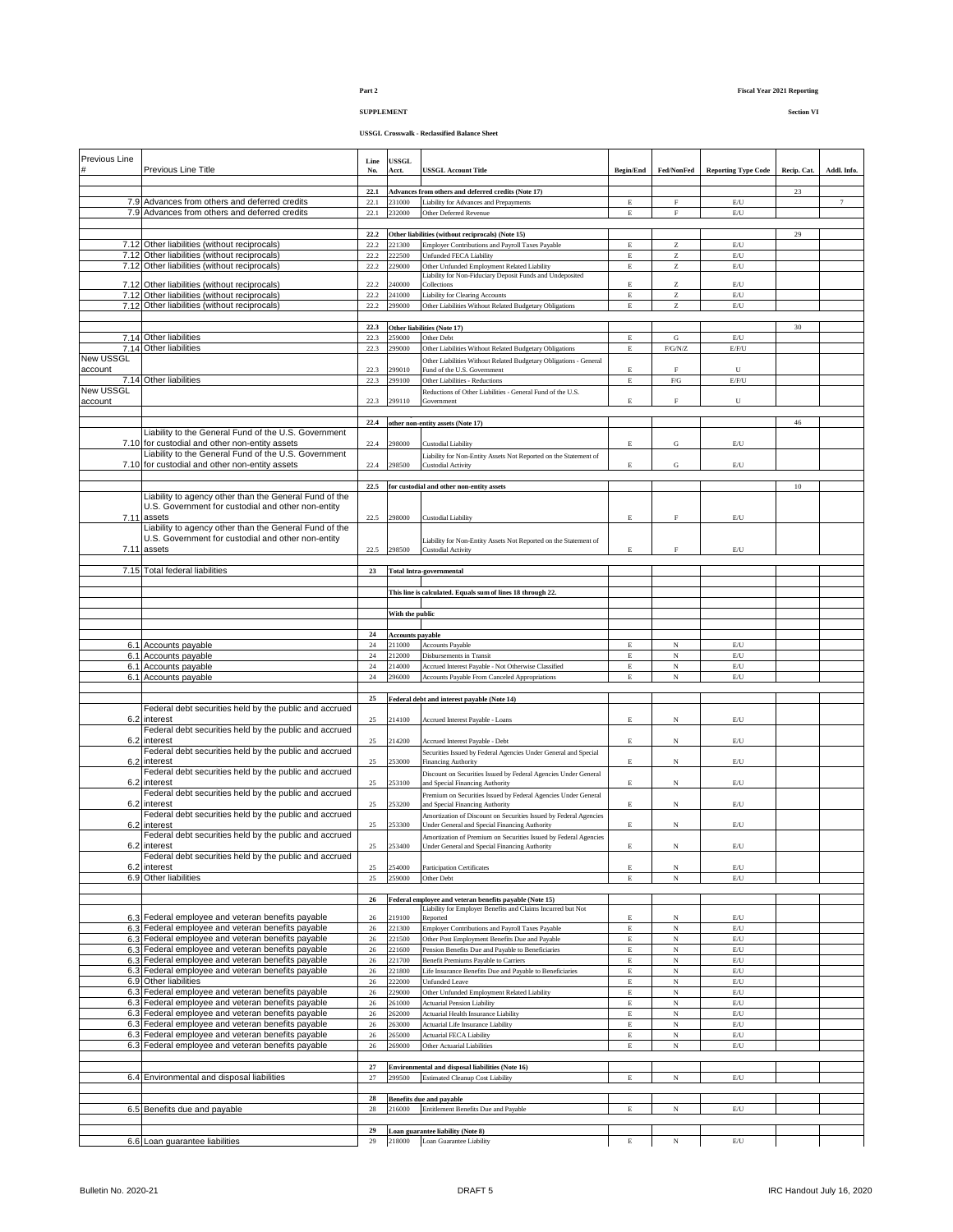## **SUPPLEMENT Section VI**

| Previous Line |                                                                                                            | Line         | <b>USSGL</b>                 |                                                                                               |                  |                            |                                          |             |                |
|---------------|------------------------------------------------------------------------------------------------------------|--------------|------------------------------|-----------------------------------------------------------------------------------------------|------------------|----------------------------|------------------------------------------|-------------|----------------|
|               | Previous Line Title                                                                                        | No.          | Acct.                        | <b>USSGL Account Title</b>                                                                    | <b>Begin/End</b> | Fed/NonFed                 | <b>Reporting Type Code</b>               | Recip. Cat. | Addl. Info.    |
|               |                                                                                                            |              |                              |                                                                                               |                  |                            |                                          |             |                |
|               |                                                                                                            |              |                              | Liabilities to Government-sponsored enterprises (for use by Treasury                          |                  |                            |                                          |             |                |
|               |                                                                                                            | 30           | only)                        |                                                                                               |                  |                            |                                          |             |                |
|               | Liabilities to Government-sponsored enterprises (for                                                       |              |                              |                                                                                               |                  |                            |                                          |             |                |
|               | 6.7 use by Treasury only)                                                                                  | 30           | 211200                       | Accounts Payable for Federal Government Sponsored Enterprise                                  | $\mathbf E$      | N                          | $\mathbb{E}/\mathbb{U}$                  |             |                |
|               | Liabilities to Government-sponsored enterprises (for                                                       |              |                              |                                                                                               |                  |                            |                                          |             |                |
|               | 6.7 use by Treasury only)                                                                                  | 30           | 292200                       | Contingent Liabilities - Federal Government Sponsored Enterprise                              | E                | N                          | $\mathop{\hbox{\rm E}}\nolimits/{\bf U}$ |             |                |
|               |                                                                                                            |              |                              |                                                                                               |                  |                            |                                          |             |                |
|               |                                                                                                            | 31           |                              | Insurance and guarantee program liabilities                                                   |                  |                            |                                          |             |                |
|               | 6.8 Insurance and guarantee program liabilities                                                            | 31           | 220000                       | Liability for Unpaid Insurance Claims                                                         | E                | N                          | E/U                                      |             |                |
|               | 6.8 Insurance and guarantee program liabilities                                                            | 31           | 220500                       | Liability for Unearned Insurance Premiums                                                     | $\mathbf E$      | N                          | $\mathbb{E}/\mathbb{U}$                  |             |                |
|               |                                                                                                            |              |                              |                                                                                               |                  |                            |                                          |             |                |
|               | 6.8 Insurance and guarantee program liabilities                                                            | 31           | 266000                       | Actuarial Liabilities for Federal Insurance and Guarantee Programs                            | E                | N                          | E/U                                      |             |                |
|               |                                                                                                            |              |                              |                                                                                               |                  |                            |                                          |             |                |
|               |                                                                                                            | 32           |                              | Other liabilities (Notes 17, 18, and 19)                                                      |                  |                            |                                          |             |                |
|               | 6.9 Other liabilities                                                                                      | 32           | 201000                       | Liability for Fund Balance With Treasury                                                      | $\mathbf E$      | N                          | U                                        |             |                |
|               | 6.9 Other liabilities                                                                                      | 32           | 213000                       | <b>Contract Holdbacks</b>                                                                     | E                | $_{\rm N}$                 | E/U                                      |             |                |
|               | 6.9 Other liabilities                                                                                      | 32           | 219000                       | Other Liabilities With Related Budgetary Obligations                                          | E                | $\overline{N}$             | $\mathrm{E}/\mathrm{U}$                  |             |                |
|               |                                                                                                            |              |                              | Special Drawing Right (SDR) Certificates Issued to Federal Reserve                            |                  |                            |                                          |             |                |
|               | 6.9 Other liabilities                                                                                      | 32           | 219200                       | <b>Banks</b>                                                                                  | E                | N                          | E                                        |             |                |
|               | 6.9 Other liabilities                                                                                      | 32           | 219300                       | Allocation of Special Drawing Rights (SDRs)                                                   | $\mathbf E$      | $_{\rm N}$                 | $\mathbf E$                              |             |                |
|               | 6.9 Other liabilities                                                                                      | 32           | 221000                       | Accrued Funded Payroll and Leave                                                              | Е                | N                          | $\mathrm{E}/\mathrm{U}$                  |             |                |
|               | 6.9 Other liabilities                                                                                      | $32\,$       | 221100                       | Withholdings Payable                                                                          | $\mathbf E$      | $_{\rm N}$                 | $\mathop{\hbox{\rm E}}\nolimits/{\bf U}$ |             |                |
|               | 6.9 Other liabilities                                                                                      | 32           | 231000                       | Liability for Advances and Prepayments                                                        | E                | $_{\rm N}$                 | $\mathrm{E}/\mathrm{U}$                  |             |                |
|               | 6.9 Other liabilities                                                                                      | 32           | 232000                       | Other Deferred Revenue                                                                        | $\mathbf E$      | N                          | $\mathrm{E}/\mathrm{U}$                  |             |                |
|               |                                                                                                            |              |                              | Liability for Non-Fiduciary Deposit Funds and Undeposited                                     |                  |                            |                                          |             |                |
|               | 6.9 Other liabilities                                                                                      | 32           | 240000                       | Collections                                                                                   | E                | N                          | $\mathrm{E}/\mathrm{U}$                  |             |                |
|               | 6.9 Other liabilities                                                                                      | 32           | 241000                       | Liability for Clearing Accounts                                                               | E                | N                          | $\mathrm{E}/\mathrm{U}$                  |             |                |
|               |                                                                                                            |              |                              |                                                                                               |                  |                            |                                          |             |                |
|               | 6.9 Other liabilities                                                                                      | 32           | 267000                       | Actuarial Liabilities for Treasury-Managed Benefit Programs                                   | E                | N                          | E/U                                      |             |                |
|               | 6.9 Other liabilities                                                                                      | 32           | 291000                       | Prior Liens Outstanding on Acquired Collateral                                                | $\mathbf E$      | $_{\rm N}$                 | $\mathrm{E}/\mathrm{U}$                  |             |                |
|               | 6.9 Other liabilities                                                                                      | 32           | 292000                       | <b>Contingent Liabilities</b>                                                                 | E                | $_{\rm N}$                 | E/U                                      |             |                |
|               | 6.9 Other liabilities                                                                                      | 32           | 294000                       | Capital Lease Liability                                                                       | E                | $_{\rm N}$                 | $\mathrm{E}/\mathrm{U}$                  |             |                |
|               | 6.9 Other liabilities                                                                                      | 32           | 298000                       | <b>Custodial Liability</b>                                                                    | $\mathbf E$      | N                          | $\mathop{\hbox{\rm E}}\nolimits/{\bf U}$ |             | $\overline{2}$ |
|               | 6.9 Other liabilities                                                                                      | 32           | 299000                       | Other Liabilities Without Related Budgetary Obligations                                       | E                | N                          | $\mathrm{E}/\mathrm{U}$                  |             |                |
|               |                                                                                                            |              |                              |                                                                                               |                  |                            |                                          |             |                |
|               | 6.10 Total non-federal liabilities                                                                         | 33           | <b>Total with the public</b> |                                                                                               |                  |                            |                                          |             |                |
|               |                                                                                                            |              |                              |                                                                                               |                  |                            |                                          |             |                |
|               |                                                                                                            |              |                              | This line is calculated. Equals sum of lines 24 through 32.                                   |                  |                            |                                          |             |                |
|               |                                                                                                            |              |                              |                                                                                               |                  |                            |                                          |             |                |
|               | 8 Total liabilities                                                                                        | 34           | <b>Total liabilities</b>     |                                                                                               |                  |                            |                                          |             |                |
|               |                                                                                                            |              |                              |                                                                                               |                  |                            |                                          |             |                |
|               |                                                                                                            |              |                              | This line is calculated. Equals sum of lines 23 and 33.                                       |                  |                            |                                          |             |                |
|               |                                                                                                            |              |                              |                                                                                               |                  |                            |                                          |             |                |
|               |                                                                                                            | 35           |                              | <b>Commitments and Contingencies (Note 19)</b>                                                |                  |                            |                                          |             |                |
|               |                                                                                                            |              |                              |                                                                                               |                  |                            |                                          |             |                |
|               |                                                                                                            |              |                              |                                                                                               |                  |                            |                                          |             |                |
|               |                                                                                                            |              |                              |                                                                                               |                  |                            |                                          |             |                |
|               |                                                                                                            |              | Net position:                |                                                                                               |                  |                            |                                          |             |                |
|               |                                                                                                            |              |                              |                                                                                               |                  |                            |                                          |             |                |
|               |                                                                                                            | 36           |                              | Total net position - Funds from Dedicated Collections (Note 20)<br>(Combined or Consolidated) |                  |                            |                                          |             |                |
|               |                                                                                                            |              |                              |                                                                                               |                  |                            |                                          |             |                |
|               |                                                                                                            | 36.1         |                              |                                                                                               |                  |                            |                                          |             |                |
|               |                                                                                                            |              | 309000                       | <b>Unexpended appropriations - Funds from Dedicated Collections</b>                           | E                | G                          | $\mathbf E$                              |             |                |
|               | 9.1 Net Position - funds from dedicated collections<br>9.1 Net Position - funds from dedicated collections | 36.1<br>36.1 | 310000                       | Unexpended Appropriations While Awaiting a Warrant<br>Unexpended Appropriations - Cumulative  | $_{\rm B}$       |                            | $\mathbf E$                              |             |                |
|               |                                                                                                            |              |                              |                                                                                               | $\mathbf E$      |                            | $\mathbf E$                              |             |                |
|               | 9.1 Net Position - funds from dedicated collections                                                        | 36.1         | 310100                       | Unexpended Appropriations - Appropriations Received                                           |                  | ${\bf G}$                  |                                          |             |                |
|               | 9.1 Net Position - funds from dedicated collections                                                        | 36.1         | 310200                       | Unexpended Appropriations - Transfers-In                                                      | $\mathbf E$      | $\mathbf F$<br>F           | $\mathbf E$                              |             |                |
|               | 9.1 Net Position - funds from dedicated collections                                                        | 36.1         | 310300                       | Unexpended Appropriations - Transfers-Out                                                     | $\mathbf E$      |                            | $\mathop{\hbox{\bf E}}$                  |             |                |
|               |                                                                                                            |              |                              | Unexpended Appropriations - Prior-Period Adjustments Due to                                   |                  |                            |                                          |             |                |
|               | 9.1 Net Position - funds from dedicated collections                                                        | 36.1         | 310500                       | Corrections of Errors - Years Preceding the Prior-Year                                        | E                | G                          | E                                        |             |                |
|               | 9.1 Net Position - funds from dedicated collections                                                        | 36.1         | 310600                       | Unexpended Appropriations - Adjustments                                                       | $\mathbf E$      | G                          | $\mathbf E$                              |             |                |
|               | 9.1 Net Position - funds from dedicated collections                                                        | 36.1         | 310700                       | Unexpended Appropriations - Used - Accrued                                                    | E                | ${\bf G}$                  | Е                                        |             |                |
| New USSGL     |                                                                                                            |              |                              |                                                                                               |                  |                            |                                          |             |                |
| account       |                                                                                                            | 36.1         | 310710                       | Unexpended Appropriations - Used - Disbursed                                                  | E                | G                          | Е                                        |             |                |
|               |                                                                                                            |              |                              | Unexpended Appropriations - Prior-Period Adjustments Due to                                   |                  |                            |                                          |             |                |
|               | 9.1 Net Position - funds from dedicated collections                                                        | 36.1         | 310800                       | Corrections of Errors                                                                         | E                | G                          | Е                                        |             |                |
|               |                                                                                                            |              |                              | Unexpended Appropriations - Prior-Period Adjustments Due to                                   |                  |                            |                                          |             |                |
|               | 9.1 Net Position - funds from dedicated collections                                                        | 36.1         | 310900                       | Changes in Accounting Principles                                                              | E                | G                          | Е                                        |             |                |
|               |                                                                                                            |              |                              |                                                                                               |                  |                            |                                          |             |                |
|               |                                                                                                            |              |                              |                                                                                               |                  |                            |                                          |             |                |
|               |                                                                                                            | 36.2         |                              | Cumulative results of operations - Funds from Dedicated Collections                           |                  |                            |                                          |             |                |
|               | 9.1 Net Position - funds from dedicated collections                                                        | 36.2         | 331000                       | <b>Cumulative Results of Operations</b>                                                       | $\, {\bf B}$     |                            | E                                        |             |                |
|               | 9.1 Net Position - funds from dedicated collections                                                        | 36.2         | 510000                       | Revenue From Goods Sold                                                                       | $\mathbf E$      | F/N                        | $\mathbf E$                              |             |                |
|               | 9.1 Net Position - funds from dedicated collections                                                        | 36.2         | 510900                       | Contra Revenue for Goods Sold                                                                 | $\mathbf E$      | ${\rm F/N}$                | $\mathbf E$                              |             |                |
|               | 9.1 Net Position - funds from dedicated collections                                                        | 36.2         | 520000                       | Revenue From Services Provided                                                                | E                | ${\rm F/N}$                | $\mathbf E$                              |             |                |
|               | 9.1 Net Position - funds from dedicated collections                                                        | 36.2         | 520900                       | Contra Revenue for Services Provided                                                          | Е                | F/N                        | $\mathop{\hbox{\bf E}}$                  |             |                |
|               | 9.1 Net Position - funds from dedicated collections                                                        | 36.2         | 531000                       | Interest Revenue - Other                                                                      | E                | ${\rm F/N}$                | Е                                        |             |                |
|               | 9.1 Net Position - funds from dedicated collections                                                        | 36.2         | 531100                       | Interest Revenue - Investments                                                                | E                | ${\rm F/N}$                | $\mathbf E$                              |             |                |
|               | 9.1 Net Position - funds from dedicated collections                                                        | 36.2         | 531200                       | Interest Revenue - Loans Receivable/Uninvested Funds                                          | E                | ${\rm F/N}$                | $\mathbf E$                              |             |                |
|               | 9.1 Net Position - funds from dedicated collections                                                        | 36.2         | 531300                       | Interest Revenue - Subsidy Amortization                                                       | Е                | $_{\rm N}$                 | $\mathbf E$                              |             |                |
|               |                                                                                                            |              |                              | Dividend Income Accounted for Under the Provisions of the                                     |                  |                            |                                          |             |                |
|               | 9.1 Net Position - funds from dedicated collections                                                        | 36.2         | 531400                       | Federal Credit Reform Act                                                                     | Е                | N                          | Е                                        |             |                |
|               |                                                                                                            |              |                              | Contra Revenue for Dividend Income Accounted for Under the                                    |                  |                            |                                          |             |                |
|               | 9.1 Net Position - funds from dedicated collections                                                        | 36.2         | 531500                       | Provisions of the Federal Credit Reform Act                                                   | E                | N                          | Е                                        |             |                |
|               | 9.1 Net Position - funds from dedicated collections                                                        | 36.2         | 531700                       | Contra Revenue for Interest Revenue - Loans Receivable                                        | E                | ${\rm F/N}$                | E                                        |             |                |
|               | 9.1 Net Position - funds from dedicated collections                                                        | 36.2         | 531800                       | Contra Revenue for Interest Revenue - Investments                                             | E                | ${\rm F/N}$                | Е                                        |             |                |
|               | 9.1 Net Position - funds from dedicated collections                                                        | 36.2         | 531900                       | Contra Revenue for Interest Revenue - Other                                                   | E                | ${\rm F/N}$                | $\mathbf E$                              |             |                |
|               | 9.1 Net Position - funds from dedicated collections                                                        | 36.2         | 532000                       | Penalties and Fines Revenue                                                                   | Е                | N                          | Е                                        |             |                |
|               | 9.1 Net Position - funds from dedicated collections                                                        | 36.2         | 532400                       | Contra Revenue for Penalties and Fines                                                        | E                | N                          | Е                                        |             |                |
|               | 9.1 Net Position - funds from dedicated collections                                                        | 36.2         | 532500                       | Administrative Fees Revenue                                                                   | E                | ${\rm F/N}$                | $\mathop{\hbox{\bf E}}$                  |             |                |
|               | 9.1 Net Position - funds from dedicated collections                                                        | 36.2         | 532900                       | Contra Revenue for Administrative Fees                                                        | Е                | F/N                        | Е                                        |             |                |
|               | 9.1 Net Position - funds from dedicated collections<br>9.1 Net Position - funds from dedicated collections | 36.2<br>36.2 | 540000<br>540900             | Funded Benefit Program Revenue<br>Contra Revenue for Funded Benefit Program Revenue           | E<br>E           | ${\rm F/N}$<br>${\rm F/N}$ | Е<br>Е                                   |             |                |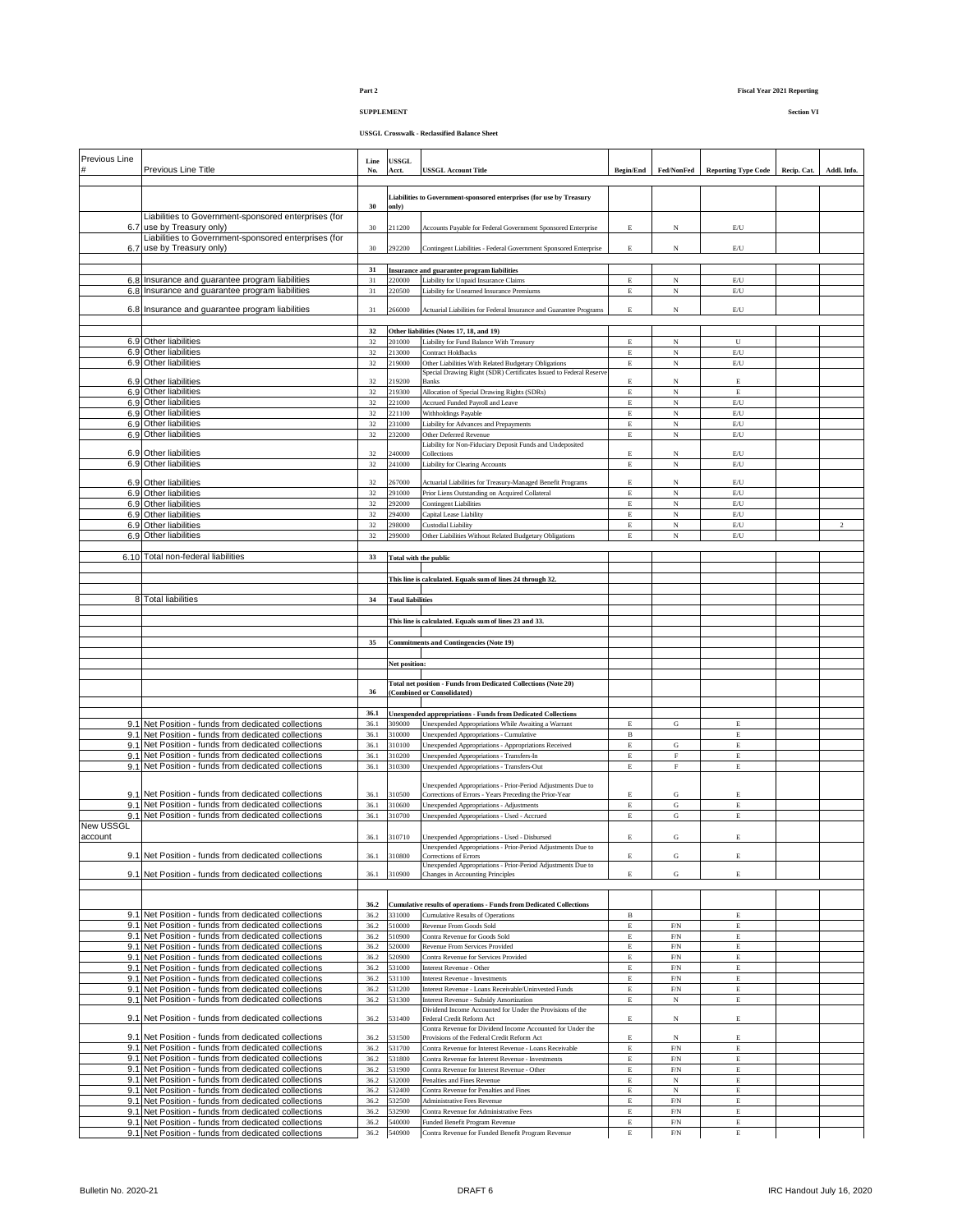**SUPPLEMENT Section VI**

| Previous Line |                                                                                                            | Line | USSGL       |                                                                                                 |                  |                   |                            |             |                |
|---------------|------------------------------------------------------------------------------------------------------------|------|-------------|-------------------------------------------------------------------------------------------------|------------------|-------------------|----------------------------|-------------|----------------|
|               | Previous Line Title                                                                                        | No.  | Acct.       | <b>USSGL Account Title</b>                                                                      | <b>Begin/End</b> | Fed/NonFed        | <b>Reporting Type Code</b> | Recip. Cat. | Addl. Info.    |
|               | 9.1 Net Position - funds from dedicated collections                                                        | 36.2 | 550000      | Insurance and Guarantee Premium Revenue                                                         | E                | N                 | E                          |             |                |
|               |                                                                                                            |      |             |                                                                                                 |                  |                   |                            |             |                |
|               | 9.1 Net Position - funds from dedicated collections                                                        | 36.2 | 550900      | Contra Revenue for Insurance and Guarantee Premium Revenue                                      | E                | N                 | E                          |             |                |
|               | 9.1 Net Position - funds from dedicated collections                                                        | 36.2 | 560000      | Donated Revenue - Financial Resources                                                           | E                | $_{\rm N}$        | E                          |             |                |
|               | 9.1 Net Position - funds from dedicated collections                                                        | 36.2 | 560900      | Contra Revenue for Donations - Financial Resources                                              | $\mathbf E$      | $_{\rm N}$        | E                          |             |                |
|               | 9.1 Net Position - funds from dedicated collections                                                        | 36.2 | 561000      | Donated Revenue - Non-Financial Resources                                                       | $\mathbf E$      | $_{\rm N}$        | $\mathbf E$                |             |                |
|               | 9.1 Net Position - funds from dedicated collections                                                        | 36.2 | 561900      | Contra Donated Revenue - Nonfinancial Resources                                                 | $\mathbf E$      | $_{\rm N}$        | $\mathop{\hbox{\bf E}}$    |             |                |
|               | 9.1 Net Position - funds from dedicated collections                                                        | 36.2 | 564000      | Forfeiture Revenue - Cash and Cash Equivalents                                                  | E                | $_{\rm N}$        | E                          |             |                |
|               | 9.1 Net Position - funds from dedicated collections                                                        | 36.2 | 564900      | Contra Forfeiture Revenue - Cash and Cash Equivalents                                           | $\mathbf E$      | $_{\rm N}$        | E                          |             |                |
|               | 9.1 Net Position - funds from dedicated collections                                                        | 36.2 | 565000      | Forfeiture Revenue - Forfeitures of Property                                                    | $\mathbf E$      | $_{\rm N}$        | E                          |             |                |
|               | 9.1 Net Position - funds from dedicated collections                                                        | 36.2 | 65900       | Contra Forfeiture Revenue - Forfeitures of Property                                             | E                | $_{\rm N}$        | $\mathbf E$                |             |                |
|               | 9.1 Net Position - funds from dedicated collections                                                        | 36.2 | 570000      | Expended Appropriations - Used - Accrued                                                        | E                | ${\bf G}$         | $\mathbf E$                |             |                |
| New USSGL     |                                                                                                            |      |             |                                                                                                 |                  |                   |                            |             |                |
| account       |                                                                                                            | 36.2 | 570010      | <b>Expended Appropriations - Disbursed</b>                                                      | $\mathbf E$      | G                 | E                          |             |                |
|               |                                                                                                            |      |             |                                                                                                 |                  |                   |                            |             |                |
|               |                                                                                                            |      |             | Expended Appropriations - Prior-Period Adjustments Due to                                       |                  |                   |                            |             |                |
|               | 9.1 Net Position - funds from dedicated collections                                                        | 36.2 | 570500      | Corrections of Errors - Years Preceding the Prior-Year                                          | E                | G                 | E                          |             |                |
|               |                                                                                                            |      |             | Expended Appropriations - Prior-Period Adjustments Due to                                       |                  |                   |                            |             |                |
|               | 9.1 Net Position - funds from dedicated collections                                                        | 36.2 | 570800      | Corrections of Errors                                                                           | E                | G                 | E                          |             |                |
|               |                                                                                                            |      |             | Expended Appropriations - Prior-Period Adjustments Due to                                       |                  |                   |                            |             |                |
|               | 9.1 Net Position - funds from dedicated collections                                                        | 36.2 | 570900      | Changes in Accounting Principles                                                                | $\mathbf E$      | G                 | E                          |             |                |
|               |                                                                                                            |      |             | Accrual of Amounts Receivable from Custodian or Non-Entity                                      |                  |                   |                            |             |                |
|               | 9.1 Net Position - funds from dedicated collections                                                        | 36.2 | 571300      | Assets Receivable from a Federal Agency - Other Than the General<br>Fund of the U.S. Government | $\mathbf E$      | $\mathbf F$       | E                          |             |                |
|               |                                                                                                            |      |             |                                                                                                 |                  |                   |                            |             |                |
|               | 9.1 Net Position - funds from dedicated collections                                                        | 36.2 | 572000      | Financing Sources Transferred In Without Reimbursement                                          | $\mathbf E$      | F                 | E                          |             |                |
|               |                                                                                                            |      |             |                                                                                                 |                  |                   |                            |             |                |
|               | 9.1 Net Position - funds from dedicated collections                                                        | 36.2 | 573000      | Financing Sources Transferred Out Without Reimbursement                                         | E                | ${\rm F}/{\rm Z}$ | E                          |             |                |
|               | 9.1 Net Position - funds from dedicated collections                                                        | 36.2 | 573500      | Appropriated Dedicated Collections to be Transferred In                                         | E                | $\mathbf F$       | E                          |             |                |
|               |                                                                                                            |      |             |                                                                                                 |                  |                   |                            |             |                |
|               | 9.1 Net Position - funds from dedicated collections                                                        | 36.2 | 573600      | Appropriated Dedicated Collections to be Transferred Out                                        | E                | F                 | E                          |             |                |
|               | 9.1 Net Position - funds from dedicated collections                                                        | 36.2 | 574000      | Appropriated Dedicated Collections Transferred In                                               | $\mathbf E$      | F                 | $\mathbf E$                |             |                |
|               | 9.1 Net Position - funds from dedicated collections                                                        | 36.2 | 574500      | Appropriated Dedicated Collections Transferred Out                                              | $\mathbf E$      | $\mathbf F$       | E                          |             |                |
|               | 9.1 Net Position - funds from dedicated collections                                                        | 36.2 | 575000      | Expenditure Financing Sources - Transfers-In                                                    | $\mathbf E$      | $\mathbf{F}$      | $\mathbf E$                |             |                |
|               |                                                                                                            |      |             |                                                                                                 |                  |                   |                            |             |                |
|               | 9.1 Net Position - funds from dedicated collections                                                        | 36.2 | 575500      | Non-Expenditure Financing Sources - Transfers-In - Other                                        | E                | F                 | E                          |             |                |
|               |                                                                                                            |      |             | Non-Expenditure Financing Sources - Transfers-In - Capital                                      |                  |                   |                            |             |                |
|               | 9.1 Net Position - funds from dedicated collections                                                        | 36.2 | 575600      | Transfers                                                                                       | E                | F                 | E                          |             |                |
|               | 9.1 Net Position - funds from dedicated collections                                                        | 36.2 | 576000      | Expenditure Financing Sources - Transfers-Out                                                   | E                | $\mathbf F$       | E                          |             |                |
|               | 9.1 Net Position - funds from dedicated collections                                                        | 36.2 | 576500      |                                                                                                 | E                | F                 | E                          |             |                |
|               |                                                                                                            |      |             | Non-Expenditure Financing Sources - Transfers-Out - Other                                       |                  |                   |                            |             |                |
|               | 9.1 Net Position - funds from dedicated collections                                                        | 36.2 | 576600      | Non-Expenditure Financing Sources - Transfers-Out - Capital<br>Transfers                        | E                | F                 | E                          |             |                |
|               | 9.1 Net Position - funds from dedicated collections                                                        | 36.2 | 577500      | Non-Budgetary Financing Sources Transferred In                                                  | Е                | $\mathbf F$       | Е                          |             |                |
|               | 9.1 Net Position - funds from dedicated collections                                                        | 36.2 | 577600      | Non-Budgetary Financing Sources Transferred Out                                                 | E                | F                 | $\mathbf E$                |             |                |
|               | 9.1 Net Position - funds from dedicated collections                                                        | 36.2 | 578000      | <b>Imputed Financing Sources</b>                                                                | E                | $\mathbf F$       | $\mathbf E$                |             |                |
|               | 9.1 Net Position - funds from dedicated collections                                                        |      | 579000      |                                                                                                 | Е                |                   |                            |             |                |
|               |                                                                                                            | 36.2 |             | Other Financing Sources                                                                         |                  | Z                 | E                          |             |                |
|               | 9.1 Net Position - funds from dedicated collections                                                        | 36.2 | 579100      | Adjustment to Financing Sources - Credit Reform                                                 | $\mathbf E$      | $\mathbf F$       | $\mathbf E$                |             |                |
|               | 9.1 Net Position - funds from dedicated collections                                                        | 36.2 | 579200      | Financing Sources To Be Transferred Out - Contingent Liability                                  | E                | F                 | E                          |             |                |
|               | 9.1 Net Position - funds from dedicated collections                                                        | 36.2 | 579500      | Seigniorage                                                                                     | $\mathbf E$      | $_{\rm N}$        | $\mathbf E$                |             |                |
|               | 9.1 Net Position - funds from dedicated collections                                                        | 36.2 | 580000      | Tax Revenue Collected - Not Otherwise Classified                                                | E                | G/N               | E                          |             |                |
|               | 9.1 Net Position - funds from dedicated collections                                                        |      | 580100      |                                                                                                 |                  | $\mathrm{G/N}$    |                            |             |                |
|               |                                                                                                            | 36.2 |             | Tax Revenue Collected - Individual                                                              | $\mathbf E$      |                   | Е                          |             |                |
|               | 9.1 Net Position - funds from dedicated collections                                                        | 36.2 | 580200      | Tax Revenue Collected - Corporate                                                               | $\mathbf E$      | G/N               | E                          |             |                |
|               | 9.1 Net Position - funds from dedicated collections                                                        | 36.2 | 580300      | Tax Revenue Collected - Unemployment                                                            | E                | G/N               | E                          |             |                |
|               | 9.1 Net Position - funds from dedicated collections                                                        | 36.2 | 580400      | Tax Revenue Collected - Excise                                                                  | E                | $\mathrm{G/N}$    | $\mathbf E$                |             |                |
|               | 9.1 Net Position - funds from dedicated collections                                                        | 36.2 | 580500      | Tax Revenue Collected - Estate and Gift                                                         | $\mathbf E$      | G/N               | E                          |             |                |
|               | 9.1 Net Position - funds from dedicated collections                                                        | 36.2 | 580600      | Tax Revenue Collected - Customs                                                                 | E                | G/N               | $\mathbf E$                |             |                |
|               |                                                                                                            |      |             |                                                                                                 |                  |                   |                            |             |                |
|               | 9.1 Net Position - funds from dedicated collections                                                        | 36.2 | 582000      | Tax Revenue Accrual Adjustment - Not Otherwise Classified                                       | E                | G/N               | E                          |             |                |
|               | 9.1 Net Position - funds from dedicated collections<br>9.1 Net Position - funds from dedicated collections | 36.2 | 582100      | Tax Revenue Accrual Adjustment - Individual                                                     | E                | G/N               | E                          |             |                |
|               |                                                                                                            | 36.2 | 582200      | Tax Revenue Accrual Adjustment - Corporate                                                      | $\mathbf E$      | $\mathrm{G/N}$    | $\mathbf E$                |             |                |
|               | 9.1 Net Position - funds from dedicated collections                                                        | 36.2 | 582300      | Tax Revenue Accrual Adjustment - Unemployment                                                   | $\mathbf E$      | G/N               | E                          |             |                |
|               | 9.1 Net Position - funds from dedicated collections                                                        | 36.2 | 582400      | <b>Tax Revenue Accrual Adjustment - Excise</b>                                                  | E                | G/N               | E                          |             |                |
|               | 9.1 Net Position - funds from dedicated collections                                                        | 36.2 | 582500      | Tax Revenue Accrual Adjustment - Estate and Gift                                                | E                | G/N               | E                          |             |                |
|               | 9.1 Net Position - funds from dedicated collections                                                        | 36.2 | 582600      | Tax Revenue Accrual Adjustment - Customs                                                        | E                | G/N               | E                          |             |                |
|               | 9.1 Net Position - funds from dedicated collections                                                        | 36.2 | 583000      | Contra Revenue for Taxes - Not Otherwise Classified                                             | Е                | $\mathrm{G/N}$    | Е                          |             |                |
|               | 9.1 Net Position - funds from dedicated collections                                                        | 36.2 | 583100      | Contra Revenue for Taxes - Individual                                                           | E                | G/N               | E                          |             |                |
|               | 9.1 Net Position - funds from dedicated collections                                                        | 36.2 | 583200      | Contra Revenue for Taxes - Corporate                                                            | Е                | $\mathrm{G/N}$    | Е                          |             |                |
|               | 9.1 Net Position - funds from dedicated collections                                                        | 36.2 | 583300      | Contra Revenue for Taxes - Unemployment                                                         | $\mathbf E$      | G/N               | E                          |             |                |
|               | 9.1 Net Position - funds from dedicated collections                                                        | 36.2 | 583400      | Contra Revenue for Taxes - Excise                                                               | $\mathbf E$      | $\mathrm{G/N}$    | $\mathbf E$                |             |                |
|               | 9.1 Net Position - funds from dedicated collections                                                        | 36.2 | 583500      | Contra Revenue for Taxes - Estate and Gift                                                      | $\mathbf E$      | G/N               | $\mathbf E$                |             |                |
|               | 9.1 Net Position - funds from dedicated collections                                                        | 36.2 | 583600      | Contra Revenue for Taxes - Customs                                                              | Е                | $\mathrm{G/N}$    | Е                          |             |                |
|               | 9.1 Net Position - funds from dedicated collections                                                        | 36.2 | 589000      | Tax Revenue Refunds - Not Otherwise Classified                                                  | $\mathbf E$      | $\mathrm{G/N}$    | $\mathop{\hbox{\bf E}}$    |             |                |
|               | 9.1 Net Position - funds from dedicated collections                                                        | 36.2 | 589100      | Tax Revenue Refunds - Individual                                                                | Е                | $\mathrm{G/N}$    | $\mathbf E$                |             |                |
|               | 9.1 Net Position - funds from dedicated collections                                                        | 36.2 | 589200      | Tax Revenue Refunds - Corporate                                                                 | E                | $\mathrm{G/N}$    | E                          |             |                |
|               | 9.1 Net Position - funds from dedicated collections                                                        | 36.2 | 589300      | Tax Revenue Refunds - Unemployment                                                              | Е                | $\mathrm{G/N}$    | Е                          |             |                |
|               | 9.1 Net Position - funds from dedicated collections                                                        | 36.2 | 589400      | Tax Revenue Refunds - Excise                                                                    | $\mathbf E$      | $\mathrm{G/N}$    | $\mathop{\hbox{\bf E}}$    |             |                |
|               | 9.1 Net Position - funds from dedicated collections                                                        | 36.2 | 589500      | Tax Revenue Refunds - Estate and Gift                                                           | $\mathbf E$      | G/N               | $\mathbf E$                |             |                |
|               | 9.1 Net Position - funds from dedicated collections                                                        | 36.2 | 589600      | Tax Revenue Refunds - Customs                                                                   | $\mathbf E$      | $\mathrm{G/N}$    | $\mathbf E$                |             |                |
|               | 9.1 Net Position - funds from dedicated collections                                                        | 36.2 | 590000      | Other Revenue                                                                                   | $\mathbf E$      | F/N/Z             | E                          |             | $\overline{2}$ |
|               | 9.1 Net Position - funds from dedicated collections                                                        | 36.2 | 590900      | Contra Revenue for Other Revenue                                                                | E                | F/N/Z             | $\mathop{\hbox{\bf E}}$    |             | $\overline{2}$ |
|               | 9.1 Net Position - funds from dedicated collections                                                        | 36.2 | 591900      | Revenue and Other Financing Sources - Cancellations                                             | E                | ${\bf G}$         | $\mathop{\hbox{\bf E}}$    |             |                |
|               |                                                                                                            |      |             | Valuation Change in Investments - Exchange Stabilization Fund                                   |                  |                   |                            |             |                |
|               | 9.1 Net Position - funds from dedicated collections                                                        | 36.2 | 592100      | (ESF)                                                                                           | $\mathbf E$      | N                 | $\mathbf E$                |             |                |
|               |                                                                                                            |      |             | Valuation Change in Investments for Federal Government                                          |                  |                   |                            |             |                |
|               | 9.1 Net Position - funds from dedicated collections                                                        | 36.2 | 592200      | Sponsored Enterprise                                                                            | $\mathbf E$      | N                 | E                          |             |                |
|               |                                                                                                            |      |             |                                                                                                 |                  |                   |                            |             |                |
|               | 9.1 Net Position - funds from dedicated collections                                                        | 36.2 | 592300      | Valuation Change in Investments - Beneficial Interest in Trust                                  | $\mathbf E$      | $_{\rm N}$        | E                          |             |                |
|               | 9.1 Net Position - funds from dedicated collections                                                        | 36.2 | 599000      | Collections for Others - Statement of Custodial Activity                                        | $\mathbf E$      | $F/G/N$           | E                          |             |                |
|               |                                                                                                            |      |             |                                                                                                 |                  |                   |                            |             |                |
|               | 9.1 Net Position - funds from dedicated collections                                                        | 36.2 | 599100      | Accrued Collections for Others - Statement of Custodial Activity                                | Е                | $F/G/N$           | Е                          |             |                |
|               | 9.1 Net Position - funds from dedicated collections                                                        | 36.2 | 599300      | Offset to Non-Entity Collections - Statement of Changes in Net<br>Position                      | Е                | F/G               | E                          |             |                |
|               |                                                                                                            |      |             | Offset to Non-Entity Accrued Collections - Statement of Changes                                 |                  |                   |                            |             |                |
|               | 9.1 Net Position - funds from dedicated collections                                                        |      | 36.2 599400 | in Net Position                                                                                 | $\mathbf E$      | ${\rm F/G}$       | Е                          |             |                |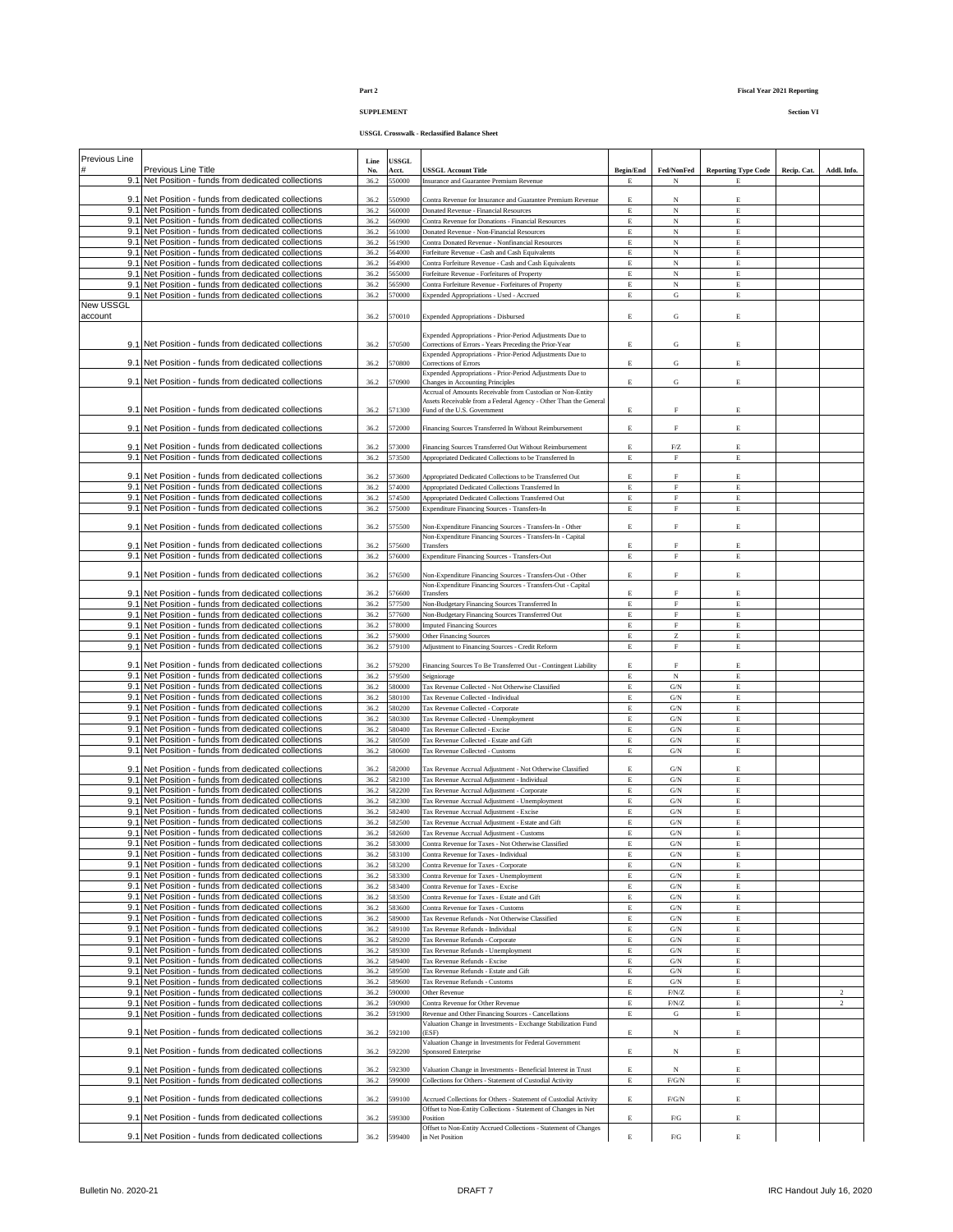## **SUPPLEMENT Section VI**

| Previous Line    |                                                                                                            | Line         | USSGL              |                                                                                                                       |                  |                            |                            |             |             |
|------------------|------------------------------------------------------------------------------------------------------------|--------------|--------------------|-----------------------------------------------------------------------------------------------------------------------|------------------|----------------------------|----------------------------|-------------|-------------|
|                  | Previous Line Title                                                                                        | No.          | Acct.              | <b>USSGL Account Title</b><br>Financing Sources Transferred In From Custodial Statement                               | <b>Begin/End</b> | Fed/NonFed                 | <b>Reporting Type Code</b> | Recip. Cat. | Addl. Info. |
|                  | 9.1 Net Position - funds from dedicated collections                                                        | 36.2         | 599700             | Collections                                                                                                           | E                | F                          | E                          |             |             |
|                  |                                                                                                            |              |                    | Custodial Collections Transferred Out to a Treasury Account                                                           |                  |                            |                            |             |             |
|                  | 9.1 Net Position - funds from dedicated collections<br>9.1 Net Position - funds from dedicated collections | 36.2<br>36.2 | 599800<br>510000   | Symbol Other Than the General Fund of the U.S. Government<br>Operating Expenses/Program Costs                         | Е<br>E           | $\rm F$<br>${\rm F/N}$     | E<br>E                     |             |             |
|                  | 9.1 Net Position - funds from dedicated collections                                                        | 36.2         | 515000             | <b>Expensed Asset</b>                                                                                                 | $\mathbf E$      |                            | E                          |             |             |
|                  | 9.1 Net Position - funds from dedicated collections                                                        | 36.2         | 519000             | Contra Bad Debt Expense - Incurred for Others                                                                         | Е                | ${\rm F/N}$                | E                          |             |             |
|                  | 9.1 Net Position - funds from dedicated collections                                                        | 36.2         | 619900             | Adjustment to Subsidy Expense<br>Interest Expenses on Borrowing From the Bureau of the Fiscal                         | Е                | $_{\rm N}$                 | Е                          |             |             |
| 9.1              | Net Position - funds from dedicated collections                                                            | 36.2         | \$31000            | Service and/or the Federal Financing Bank                                                                             | Е                | $\mathbf F$                | E                          |             |             |
|                  | 9.1 Net Position - funds from dedicated collections                                                        | 36.2         | 532000             | <b>Interest Expenses on Securities</b>                                                                                | $\mathbf E$      | $\mbox{F/N}$               | $\mathbf E$                |             |             |
| 9.1              | Net Position - funds from dedicated collections<br>9.1 Net Position - funds from dedicated collections     | 36.2<br>36.2 | 533000<br>633800   | Other Interest Expenses<br>Remuneration Interest                                                                      | $\mathbf E$<br>E | ${\rm F/N}$<br>${\rm F/N}$ | E<br>E                     |             |             |
|                  |                                                                                                            |              |                    |                                                                                                                       |                  |                            |                            |             |             |
|                  | 9.1 Net Position - funds from dedicated collections<br>9.1 Net Position - funds from dedicated collections | 36.2<br>36.2 | 534000<br>640000   | Interest Expense Accrued on the Liability for Loan Guarantees<br><b>Benefit Expense</b>                               | E<br>$\mathbf E$ | $_{\rm N}$<br>$\rm F/N/Z$  | E<br>E                     |             |             |
|                  | 9.1 Net Position - funds from dedicated collections                                                        | 36.2         | 550000             | Cost of Goods Sold                                                                                                    | $\mathbf E$      | ${\rm F/N}$                | E                          |             |             |
|                  | 9.1 Net Position - funds from dedicated collections                                                        | 36.2         | 660000             | Applied Overhead                                                                                                      | Е                | $_{\rm N}$                 | E                          |             |             |
|                  | 9.1 Net Position - funds from dedicated collections<br>9.1 Net Position - funds from dedicated collections | 36.2<br>36.2 | 661000<br>571000   | <b>Cost Capitalization Offset</b><br>Depreciation, Amortization, and Depletion                                        | Е<br>Е           | N<br>$_{\rm N}$            | E<br>E                     |             |             |
|                  | 9.1 Net Position - funds from dedicated collections                                                        | 36.2         | 572000             | <b>Bad Debt Expense</b>                                                                                               | E                | ${\rm F/N}$                | E                          |             |             |
|                  | 9.1 Net Position - funds from dedicated collections                                                        | 36.2         | 573000             | <b>Imputed Costs</b>                                                                                                  | $\mathbf E$      | $\mathbf F$                | E                          |             |             |
|                  | 9.1 Net Position - funds from dedicated collections                                                        | 36.2         | 679000             | Other Expenses Not Requiring Budgetary Resources<br>Contra Expense-Non-Fiduciary Deposit Fund Intra-governmental      | $\mathbf E$      | ${\rm F/N}$                | E                          |             |             |
|                  | 9.1 Net Position - funds from dedicated collections                                                        | 36.2         | 579500             | Administrative Fees                                                                                                   | E                | $_{\rm N}$                 | E                          |             |             |
|                  | 9.1 Net Position - funds from dedicated collections                                                        | 36.2         | 580000             | <b>Future Funded Expenses</b>                                                                                         | $\mathbf E$      | $\text{F/N/Z}$             | E                          |             |             |
|                  |                                                                                                            |              |                    | Employer Contributions to Employee Benefit Programs Not                                                               |                  |                            |                            |             |             |
|                  | 9.1 Net Position - funds from dedicated collections                                                        | 36.2<br>36.2 | 685000<br>690000   | Requiring Current-Year Budget Authority (Unobligated)<br><b>Non-Production Costs</b>                                  | E<br>$\mathbf E$ | F<br>$\rm F/N/Z$           | E<br>E                     |             |             |
| 9.1              | Net Position - funds from dedicated collections<br>9.1 Net Position - funds from dedicated collections     | 36.2         | 711000             | Gains on Disposition of Assets - Other                                                                                | $\mathbf E$      | $_{\rm N}$                 | E                          |             |             |
|                  | 9.1 Net Position - funds from dedicated collections                                                        | 36.2         | 711100             | Gains on Disposition of Investments                                                                                   | Е                | ${\rm F/N}$                | E                          |             |             |
|                  | 9.1 Net Position - funds from dedicated collections                                                        | 36.2         | 711200             | Gains on Disposition of Borrowings                                                                                    | E                | $\mathbf F$                | E                          |             |             |
|                  | 9.1 Net Position - funds from dedicated collections                                                        | 36.2         | 717100             | Gains on Changes in Long-Term Assumptions - From Experience                                                           | Е                | $_{\rm N}$                 | E                          |             |             |
| 9.1              | Net Position - funds from dedicated collections                                                            | 36.2         | 717200             |                                                                                                                       | E                | $_{\rm N}$                 | E                          |             |             |
|                  | 9.1 Net Position - funds from dedicated collections                                                        | 36.2         | 718000             | Losses on Changes in Long-Term Assumptions - From Experience<br><b>Unrealized Gains</b>                               | E                | ${\rm F/N}$                | E                          |             |             |
|                  | 9.1 Net Position - funds from dedicated collections                                                        | 36.2         | 718100             | Unrealized Gain - Exchange Stabilization Fund (ESF)                                                                   | $\mathbf E$      | $_{\rm N}$                 | E                          |             |             |
|                  | 9.1 Net Position - funds from dedicated collections                                                        | 36.2         | 719000             | Other Gains<br>Gains for Exchange Stabilization Fund (ESF) Accrued Interest and                                       | Е                | ${\rm F/N}$                | E                          |             |             |
|                  | 9.1 Net Position - funds from dedicated collections                                                        | 36.2         | 719100             | Charges                                                                                                               | E                | $_{\rm N}$                 | E                          |             |             |
|                  | 9.1 Net Position - funds from dedicated collections                                                        | 36.2         | 721000             | Losses on Disposition of Assets - Other                                                                               | $\mathbf E$      | $_{\rm N}$                 | E                          |             |             |
|                  | 9.1 Net Position - funds from dedicated collections<br>9.1 Net Position - funds from dedicated collections | 36.2<br>36.2 | 721100<br>721200   | Losses on Disposition of Investments<br>Losses on Disposition of Borrowings                                           | $\mathbf E$<br>E | ${\rm F/N}$<br>$\mathbf F$ | E<br>E                     |             |             |
|                  | 9.1 Net Position - funds from dedicated collections                                                        | 36.2         | 727100             | Gains on Changes in Long-Term Assumptions                                                                             | Е                | $_{\rm N}$                 | E                          |             |             |
| 9.1              | Net Position - funds from dedicated collections                                                            | 36.2         | 727200             | Losses on Changes in Long-Term Assumptions                                                                            | Е                | $_{\rm N}$                 | E                          |             |             |
|                  | 9.1 Net Position - funds from dedicated collections<br>9.1 Net Position - funds from dedicated collections | 36.2<br>36.2 | 728000<br>728100   | <b>Unrealized Losses</b><br>Unrealized Losses - Exchange Stabilization Fund (ESF)                                     | Е<br>E           | ${\rm F/N}$<br>$_{\rm N}$  | E<br>E                     |             |             |
|                  | 9.1 Net Position - funds from dedicated collections                                                        | 36.2         | 729000             | Other Losses                                                                                                          | $\mathbf E$      | ${\rm F/N}$                | E                          |             |             |
|                  |                                                                                                            |              |                    | Losses for Exchange Stabilization Fund (ESF) Accrued Interest and                                                     |                  |                            |                            |             |             |
|                  | 9.1 Net Position - funds from dedicated collections<br>9.1 Net Position - funds from dedicated collections | 36.2<br>36.2 | 729100<br>729200   | Charges<br>Other Losses From Impairment of Assets                                                                     | Е<br>E           | N<br>$_{\rm N}$            | E<br>E                     |             |             |
|                  | 9.1 Net Position - funds from dedicated collections                                                        | 36.2         | 730000             | <b>Extraordinary Items</b>                                                                                            | Е                | $_{\rm N}$                 | E                          |             |             |
|                  | 9.1 Net Position - funds from dedicated collections                                                        | 36.2         | 740000             | Prior-Period Adjustments Due to Corrections of Errors                                                                 | $\mathbf E$      | ${\rm N}$                  | E                          |             |             |
|                  | 9.1 Net Position - funds from dedicated collections                                                        | 36.2         | 740100             | Prior-Period Adjustments Due to Changes in Accounting Principles                                                      | Е                | ${\rm N}$                  | E                          |             |             |
|                  |                                                                                                            |              |                    | Prior-Period Adjustments Due to Corrections of Errors -Years                                                          |                  |                            |                            |             |             |
| 9.1              | Net Position - funds from dedicated collections<br>9.1 Net Position - funds from dedicated collections     | 36.2<br>36.2 | 740500<br>750000   | Preceding the Prior-Year<br>Distribution of Income - Dividend                                                         | Е<br>$\mathbf E$ | ${\rm N}$<br>${\rm N}$     | E<br>E                     |             |             |
|                  | 9.1 Net Position - funds from dedicated collections                                                        | 36.2         | 760000             | Changes in Actuarial Liability                                                                                        | Е                | N                          | E                          |             |             |
|                  | 9.1 Net Position - funds from dedicated collections                                                        | 36.2         | 880100             | Offset for Purchases of Assets                                                                                        | E                | $\mathbf F$                | E                          |             |             |
|                  | 9.1 Net Position - funds from dedicated collections<br>9.1 Net Position - funds from dedicated collections | 36.2<br>36.2 | 380200<br>880300   | Purchases of Property, Plant, and Equipment<br>Purchases of Inventory and Related Property                            | E<br>E           | $\mathbf F$<br>F           | E<br>E                     |             |             |
|                  | 9.1 Net Position - funds from dedicated collections                                                        | 36.2         | 880400             | Purchases of Assets - Other                                                                                           | E                | F                          |                            |             |             |
|                  |                                                                                                            |              |                    | Total net position - Funds other than those from Dedicated Collections                                                |                  |                            |                            |             |             |
|                  |                                                                                                            | 37           |                    | (Combined or Consolidated)                                                                                            |                  |                            |                            |             |             |
|                  |                                                                                                            |              |                    | Unexpended appropriations - Funds other than those from Dedicated                                                     |                  |                            |                            |             |             |
|                  |                                                                                                            | 37.1         | <b>Collections</b> |                                                                                                                       |                  |                            |                            |             |             |
|                  | Net Position - funds other than those from dedicated<br>collections                                        |              |                    |                                                                                                                       |                  |                            |                            |             |             |
| 9.2<br>New USSGL |                                                                                                            | 37.1         | 309000             | Unexpended Appropriations While Awaiting a Warrant                                                                    | E                | G                          | U                          |             |             |
| account          |                                                                                                            | 37.1         | 309010             | Appropriations Outstanding - Warrants to be Issued                                                                    | E                | F                          | U                          |             |             |
|                  | Net Position - funds other than those from dedicated                                                       |              |                    |                                                                                                                       |                  |                            |                            |             |             |
| 9.2              | collections<br>Net Position - funds other than those from dedicated                                        | 37.1         | 310000             | Unexpended Appropriations - Cumulative                                                                                | $_{\rm B}$       |                            | U                          |             |             |
| 9.2              | collections                                                                                                | 37.1         | 310100             | Unexpended Appropriations - Appropriations Received                                                                   | Е                | G                          | U                          |             |             |
|                  | Net Position - funds other than those from dedicated                                                       |              |                    |                                                                                                                       |                  |                            |                            |             |             |
| 9.2              | collections<br>Net Position - funds other than those from dedicated                                        | 37.1         | 310200             | Unexpended Appropriations - Transfers-In                                                                              | E                | $\mathbf F$                | U                          |             |             |
|                  | 9.2 collections                                                                                            | 37.1         | 310300             | Unexpended Appropriations - Transfers-Out                                                                             | E                | F                          | U                          |             |             |
|                  | Net Position - funds other than those from dedicated                                                       |              |                    |                                                                                                                       |                  |                            |                            |             |             |
|                  | 9.2 collections                                                                                            | 37.1         | 310500             | Unexpended Appropriations - Prior-Period Adjustments Due to<br>Corrections of Errors - Years Preceding the Prior-Year | E                | G                          | U                          |             |             |
|                  | Net Position - funds other than those from dedicated                                                       |              |                    |                                                                                                                       |                  |                            |                            |             |             |
| 9.2              | collections<br>Net Position - funds other than those from dedicated                                        | 37.1         | 310600             | Unexpended Appropriations - Adjustments                                                                               | E                | ${\bf G}$                  | U                          |             |             |
|                  | 9.2 collections                                                                                            | 37.1         | 310700             | Unexpended Appropriations - Used - Accrued                                                                            | Е                | G                          | U                          |             |             |
|                  | Net Position - funds other than those from dedicated                                                       |              |                    |                                                                                                                       |                  |                            |                            |             |             |
| 9.2              | collections<br>Net Position - funds other than those from dedicated                                        | 37.1         | 310710             | Unexpended Appropriations - Used - Disbursed<br>Unexpended Appropriations - Prior-Period Adjustments Due to           | $\mathbf E$      | ${\bf G}$                  | U                          |             |             |
|                  | 9.2 collections                                                                                            | 37.1         | 310800             | Corrections of Errors                                                                                                 | $\mathbf E$      | ${\bf G}$                  | ${\bf U}$                  |             |             |
|                  |                                                                                                            |              |                    |                                                                                                                       |                  |                            |                            |             |             |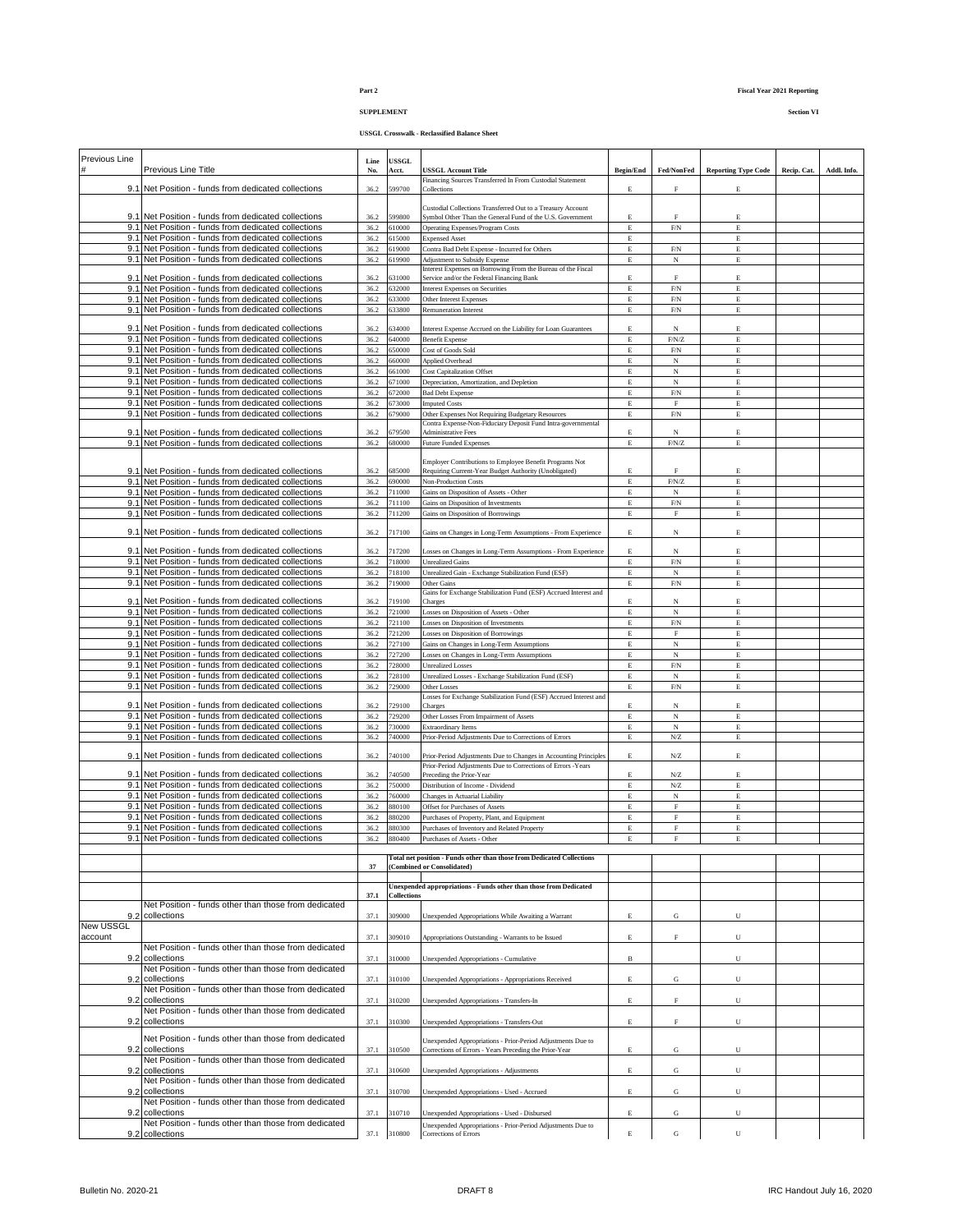# **SUPPLEMENT Section VI**

| Previous Line        |                                                                             | Line | USSGL              |                                                                                           |                  |              |                            |             |             |
|----------------------|-----------------------------------------------------------------------------|------|--------------------|-------------------------------------------------------------------------------------------|------------------|--------------|----------------------------|-------------|-------------|
|                      | Previous Line Title<br>Net Position - funds other than those from dedicated | No.  | Acct.              | <b>USSGL Account Title</b><br>Unexpended Appropriations - Prior-Period Adjustments Due to | <b>Begin/End</b> | Fed/NonFed   | <b>Reporting Type Code</b> | Recip. Cat. | Addl. Info. |
|                      | 9.2 collections<br>Net Position - funds other than those from dedicated     | 37.1 | 310900             | Changes in Accounting Principles                                                          | $\mathbf E$      | ${\bf G}$    | U                          |             |             |
| 9.2                  | collections                                                                 | 37.1 | 320000             | Appropriations Outstanding - Cumulative                                                   | $\, {\bf B}$     |              | U                          |             |             |
|                      | Net Position - funds other than those from dedicated<br>9.2 collections     | 37.1 | 320100             | Appropriations Outstanding - Warrants Issued                                              | $\mathbf E$      | $\mathbf F$  | U                          |             |             |
|                      | Net Position - funds other than those from dedicated<br>9.2 collections     | 37.1 | 320110             | Appropriations Outstanding - Transfers                                                    | $\mathbf E$      | $\rm F$      | U                          |             |             |
|                      | Net Position - funds other than those from dedicated                        |      |                    |                                                                                           |                  |              |                            |             |             |
|                      | 9.2 collections<br>Net Position - funds other than those from dedicated     | 37.1 | 320600             | Appropriations Outstanding - Adjustments                                                  | $\mathbf E$      | $\rm F$      | U                          |             |             |
| <b>New USSGL</b>     | 9.2 collections                                                             | 37.1 | 320700             | Appropriations Outstanding - Used - Accrued                                               | $\mathbf E$      | $\mathbf F$  | U                          |             |             |
| account              |                                                                             | 37.1 | 320710             | Appropriations Outstanding - Used - Disbursed                                             | $\mathbf E$      | F            | U                          |             |             |
|                      | Net Position - funds other than those from dedicated<br>9.2 collections     | 37.1 | 320800             | Appropriations Outstanding - Prior-Period Adjustments                                     | $\mathbf E$      | $\mathbf F$  | U                          |             |             |
|                      |                                                                             |      |                    | Cumulative results of operations - Funds other than those from Dedicated                  |                  |              |                            |             |             |
|                      | Net Position - funds other than those from dedicated                        | 37.2 | <b>Collections</b> |                                                                                           |                  |              |                            |             |             |
|                      | 9.2 collections<br>Net Position - funds other than those from dedicated     | 37.2 | 331000             | <b>Cumulative Results of Operations</b>                                                   | $\, {\bf B}$     |              | U                          |             |             |
|                      | 9.2 collections                                                             | 37.2 | 510000             | Revenue From Goods Sold                                                                   | $\mathbf E$      | ${\rm F/N}$  | U                          |             |             |
|                      | Net Position - funds other than those from dedicated<br>9.2 collections     | 37.2 | 510900             | Contra Revenue for Goods Sold                                                             | $\mathbf E$      | ${\rm F/N}$  | U                          |             |             |
|                      | Net Position - funds other than those from dedicated<br>9.2 collections     | 37.2 | 520000             | Revenue From Services Provided                                                            | $\mathbf E$      | ${\rm F/N}$  | U                          |             |             |
|                      | Net Position - funds other than those from dedicated                        |      |                    |                                                                                           |                  |              |                            |             |             |
|                      | 9.2 collections<br>Net Position - funds other than those from dedicated     | 37.2 | 520900             | Contra Revenue for Services Provided                                                      | $\mathbf E$      | ${\rm F/N}$  | ${\bf U}$                  |             |             |
|                      | 9.2 collections<br>Net Position - funds other than those from dedicated     | 37.2 | 531000             | Interest Revenue - Other                                                                  | $\mathbf E$      | ${\rm F/N}$  | U                          |             |             |
|                      | 9.2 collections<br>Net Position - funds other than those from dedicated     | 37.2 | 531100             | Interest Revenue - Investments                                                            | $\mathbf E$      | F/N          | U                          |             |             |
|                      | 9.2 collections                                                             | 37.2 | 531200             | Interest Revenue - Loans Receivable/Uninvested Funds                                      | $\mathbf E$      | ${\rm F/N}$  | U                          |             |             |
|                      | Net Position - funds other than those from dedicated<br>9.2 collections     | 37.2 | 531300             | Interest Revenue - Subsidy Amortization                                                   | $\mathbf E$      | $_{\rm N}$   | U                          |             |             |
| 9.2                  | Net Position - funds other than those from dedicated<br>collections         | 37.2 | 531400             | Dividend Income Accounted for Under the Provisions of the<br>Federal Credit Reform Act    | $\mathbf E$      | $_{\rm N}$   | U                          |             |             |
|                      | Net Position - funds other than those from dedicated                        |      |                    | Contra Revenue for Dividend Income Accounted for Under the                                |                  |              |                            |             |             |
|                      | 9.2 collections<br>Net Position - funds other than those from dedicated     | 37.2 | 531500             | Provisions of the Federal Credit Reform Act                                               | E                | $_{\rm N}$   | U                          |             |             |
|                      | 9.2 collections<br>Net Position - funds other than those from dedicated     | 37.2 | 531700             | Contra Revenue for Interest Revenue - Loans Receivable                                    | E                | ${\rm F/N}$  | U                          |             |             |
|                      | 9.2 collections                                                             | 37.2 | 531800             | Contra Revenue for Interest Revenue - Investments                                         | E                | ${\rm F/N}$  | U                          |             |             |
| 9.2                  | Net Position - funds other than those from dedicated<br>collections         | 37.2 | 531900             | Contra Revenue for Interest Revenue - Other                                               | $\mathbf E$      | ${\rm F/N}$  | U                          |             |             |
|                      | Net Position - funds other than those from dedicated<br>9.2 collections     | 37.2 | 532000             | Penalties and Fines Revenue                                                               | E                | $_{\rm N}$   | U                          |             |             |
| 9.2                  | Net Position - funds other than those from dedicated<br>collections         | 37.2 | 532400             | Contra Revenue for Penalties and Fines                                                    | $\mathbf E$      | $_{\rm N}$   | U                          |             |             |
|                      | Net Position - funds other than those from dedicated                        |      |                    |                                                                                           |                  |              |                            |             |             |
|                      | 9.2 collections<br>Net Position - funds other than those from dedicated     | 37.2 | 532500             | Administrative Fees Revenue                                                               | $\mathbf E$      | ${\rm F/N}$  | U                          |             |             |
| 9.2                  | collections<br>Net Position - funds other than those from dedicated         | 37.2 | 532900             | Contra Revenue for Administrative Fees                                                    | $\mathbf E$      | ${\rm F/N}$  | U                          |             |             |
|                      | 9.2 collections                                                             | 37.2 | 540000             | Funded Benefit Program Revenue                                                            | $\mathbf E$      | ${\rm F/N}$  | U                          |             |             |
|                      | Net Position - funds other than those from dedicated<br>9.2 collections     | 37.2 | 540500             | Unfunded FECA Benefit Revenue                                                             | $\mathbf E$      | ${\rm F/N}$  | U                          |             |             |
| 9.2                  | Net Position - funds other than those from dedicated<br>collections         | 37.2 | 540600             | Contra Revenue for Unfunded FECA Benefit Revenue                                          | $\mathbf E$      | ${\rm F/N}$  | U                          |             |             |
|                      | Net Position - funds other than those from dedicated                        |      |                    |                                                                                           |                  |              |                            |             |             |
|                      | 9.2 collections<br>Net Position - funds other than those from dedicated     | 37.2 | 540900             | Contra Revenue for Funded Benefit Program Revenue                                         | $\mathbf E$      | $\mbox{F/N}$ | $\mathbf U$                |             |             |
| 9.2                  | collections<br>Net Position - funds other than those from dedicated         | 37.2 | 550000             | Insurance and Guarantee Premium Revenue                                                   | $\mathbf E$      | $_{\rm N}$   | $\mathbf U$                |             |             |
| 9.2                  | collections<br>Net Position - funds other than those from dedicated         | 37.2 | 550900             | Contra Revenue for Insurance and Guarantee Premium Revenue                                | $\mathbf E$      | $_{\rm N}$   | ${\bf U}$                  |             |             |
|                      | 9.2 collections                                                             | 37.2 | 560000             | Donated Revenue - Financial Resources                                                     | $\mathbf E$      | $_{\rm N}$   | U                          |             |             |
|                      | Net Position - funds other than those from dedicated<br>9.2 collections     | 37.2 | 560900             | Contra Revenue for Donations - Financial Resources                                        | $\mathbf E$      | $_{\rm N}$   | U                          |             |             |
|                      | Net Position - funds other than those from dedicated<br>9.2 collections     | 37.2 | 561000             | Donated Revenue - Non-Financial Resources                                                 | E                | $_{\rm N}$   | ${\bf U}$                  |             |             |
|                      | Net Position - funds other than those from dedicated<br>9.2 collections     |      |                    |                                                                                           |                  |              |                            |             |             |
|                      | Net Position - funds other than those from dedicated                        | 37.2 | 561900             | Contra Donated Revenue - Nonfinancial Resources                                           | $\mathbf E$      | $_{\rm N}$   | U                          |             |             |
|                      | 9.2 collections<br>Net Position - funds other than those from dedicated     | 37.2 | 564000             | Forfeiture Revenue - Cash and Cash Equivalents                                            | $\mathbf E$      | $_{\rm N}$   | U                          |             |             |
|                      | 9.2 collections<br>Net Position - funds other than those from dedicated     | 37.2 | 564900             | Contra Forfeiture Revenue - Cash and Cash Equivalents                                     | $\mathbf E$      | $_{\rm N}$   | U                          |             |             |
|                      | 9.2 collections                                                             | 37.2 | 565000             | Forfeiture Revenue - Forfeitures of Property                                              | $\mathbf E$      | $_{\rm N}$   | U                          |             |             |
|                      | Net Position - funds other than those from dedicated<br>9.2 collections     | 37.2 | 565900             | Contra Forfeiture Revenue - Forfeitures of Property                                       | $\mathbf E$      | $_{\rm N}$   | U                          |             |             |
|                      | Net Position - funds other than those from dedicated<br>9.2 collections     | 37.2 | 570000             | Expended Appropriations - Used - Accrued                                                  | $\mathbf E$      | ${\bf G}$    | U                          |             |             |
|                      | Net Position - funds other than those from dedicated                        |      |                    |                                                                                           |                  |              |                            |             |             |
| <b>New USSGL</b>     | 9.2 collections                                                             | 37.2 | 570005             | Appropriations - Expended - Accrued                                                       | $\mathbf E$      | F            | U                          |             |             |
| account<br>New USSGL |                                                                             | 37.2 | 570006             | Appropriations - Expended - Disbursed                                                     | $\mathbf E$      | ${\rm F}$    | U                          |             |             |
| account              |                                                                             |      | 37.2 570010        | Expended Appropriations - Disbursed                                                       | $\mathbf E$      | G            | U                          |             |             |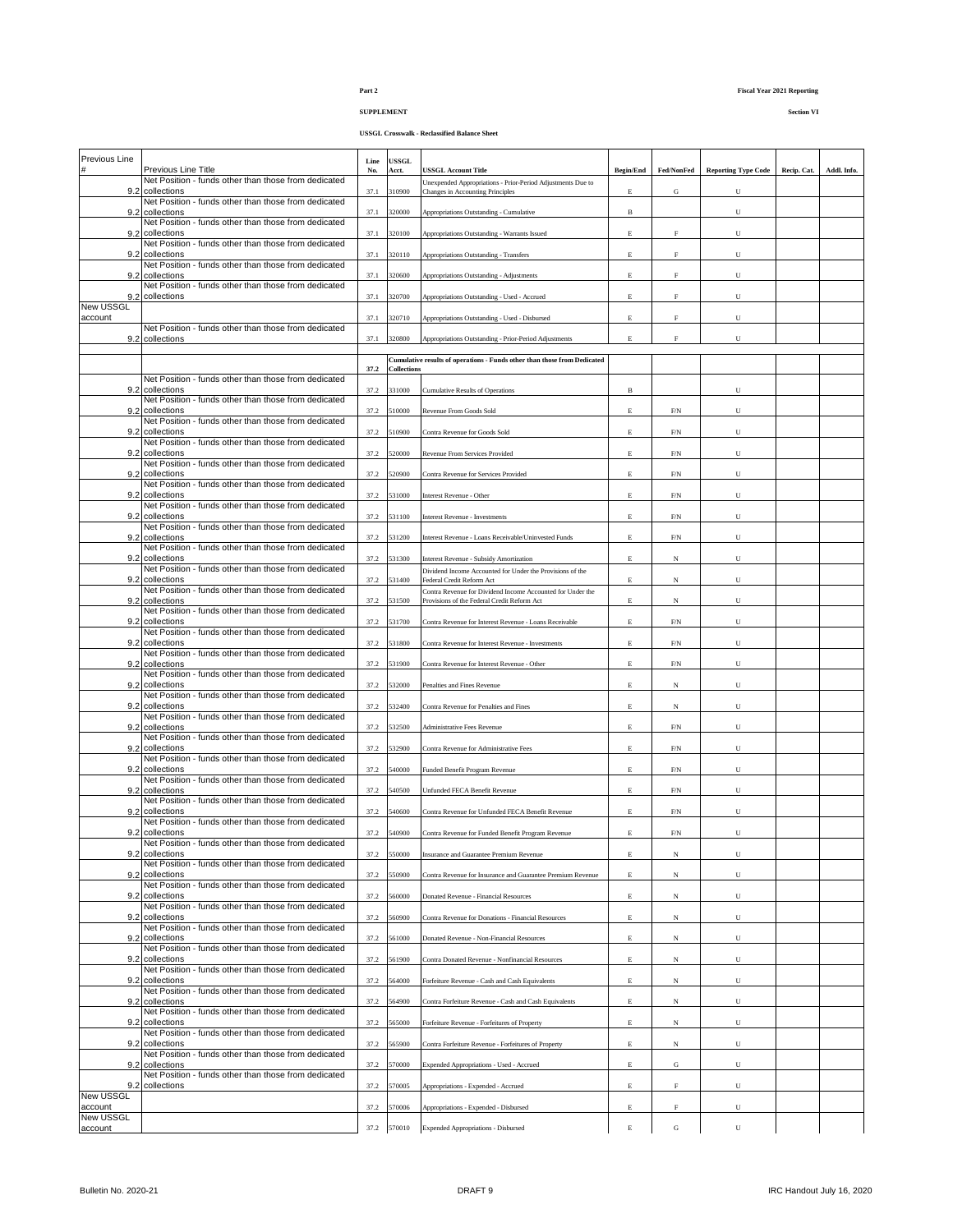**SUPPLEMENT Section VI**

**USSGL Crosswalk - Reclassified Balance Sheet**

| Previous Line |                                                                         | Line | <b>USSGL</b> |                                                                                                                                |                  |                                                       |                            |             |             |
|---------------|-------------------------------------------------------------------------|------|--------------|--------------------------------------------------------------------------------------------------------------------------------|------------------|-------------------------------------------------------|----------------------------|-------------|-------------|
|               | Previous Line Title                                                     | No.  | Acct.        | <b>USSGL Account Title</b>                                                                                                     | <b>Begin/End</b> | Fed/NonFed                                            | <b>Reporting Type Code</b> | Recip. Cat. | Addl. Info. |
| 9.2           | Net Position - funds other than those from dedicated<br>collections     | 37.2 | 570500       | Expended Appropriations - Prior-Period Adjustments Due to<br>Corrections of Errors - Years Preceding the Prior-Year            | $\mathbf E$      | G                                                     | U                          |             |             |
| 9.2           | Net Position - funds other than those from dedicated<br>collections     | 37.2 | 70800        | Expended Appropriations - Prior-Period Adjustments Due to<br>Corrections of Errors                                             | $\mathbf E$      | ${\bf G}$                                             | U                          |             |             |
| 9.2           | Net Position - funds other than those from dedicated<br>collections     | 37.2 | 70810        | Appropriations - Expended - Prior-Period Adjustments                                                                           | $\mathbf E$      | $\mathbf F$                                           | U                          |             |             |
| 9.2           | Net Position - funds other than those from dedicated<br>collections     | 37.2 | 570900       | Expended Appropriations - Prior-Period Adjustments Due to<br>Changes in Accounting Principles                                  | $\mathbf E$      | ${\bf G}$                                             | U                          |             |             |
| 9.2           | Net Position - funds other than those from dedicated<br>collections     | 37.2 | 571000       | Transfer in of Agency Unavailable Custodial and Non-Entity<br>Collections                                                      | $\mathbf E$      | $\mathbf F$                                           | U                          |             |             |
| 9.2           | Net Position - funds other than those from dedicated<br>collections     | 37.2 | 71200        | Accrual of Agency Amount To Be Collected - Custodial and Non-<br>Entity - General Fund of the U.S. Government                  | $\mathbf E$      | $\mathbf{F}$                                          | U                          |             |             |
|               | Net Position - funds other than those from dedicated                    |      |              | Accrual of Amounts Receivable from Custodian or Non-Entity<br>Assets Receivable from a Federal Agency - Other Than the General |                  |                                                       |                            |             |             |
| 9.2           | collections<br>Net Position - funds other than those from dedicated     | 37.2 | 571300       | Fund of the U.S. Government                                                                                                    | $\mathbf E$      | F                                                     | U                          |             |             |
| 9.2           | collections<br>Net Position - funds other than those from dedicated     | 37.2 | 72000        | Financing Sources Transferred In Without Reimbursement                                                                         | $\mathbf E$      | $\mathbf F$                                           | U                          |             |             |
| 9.2           | collections                                                             | 37.2 | 573000       | Financing Sources Transferred Out Without Reimbursement                                                                        | Е                | ${\rm F}/{\rm Z}$                                     | U                          |             |             |
| 9.2           | Net Position - funds other than those from dedicated<br>collections     | 37.2 | 573500       | Appropriated Dedicated Collections to be Transferred In                                                                        | $\mathbf E$      | $\mathbf F$                                           | U                          |             |             |
| 9.2           | Net Position - funds other than those from dedicated<br>collections     | 37.2 | 573600       | Appropriated Dedicated Collections to be Transferred Out                                                                       | Е                | $\mathbf F$                                           | U                          |             |             |
| 9.2           | Net Position - funds other than those from dedicated<br>collections     | 37.2 | 574000       | Appropriated Dedicated Collections Transferred In                                                                              | Е                | $\mathbf F$                                           | U                          |             |             |
| 9.2           | Net Position - funds other than those from dedicated<br>collections     | 37.2 | 574500       | Appropriated Dedicated Collections Transferred Out                                                                             | Е                | $\mathbf F$                                           | U                          |             |             |
| 9.2           | Net Position - funds other than those from dedicated<br>collections     | 37.2 | 575000       | Expenditure Financing Sources - Transfers-In                                                                                   | $\mathbf E$      | $\mathbf F$                                           | U                          |             |             |
| 9.2           | Net Position - funds other than those from dedicated<br>collections     | 37.2 | 575500       | Non-Expenditure Financing Sources - Transfers-In - Other                                                                       | Е                | $\mathbf F$                                           | U                          |             |             |
| 9.2           | Net Position - funds other than those from dedicated<br>collections     | 37.2 | 575600       | Non-Expenditure Financing Sources - Transfers-In - Capital<br>Transfers                                                        | Е                | F                                                     | U                          |             |             |
|               | Net Position - funds other than those from dedicated                    |      |              |                                                                                                                                |                  |                                                       |                            |             |             |
| 9.2           | collections<br>Net Position - funds other than those from dedicated     | 37.2 | 576000       | Expenditure Financing Sources - Transfers-Out                                                                                  | Е                | F                                                     | U                          |             |             |
| 9.2           | collections<br>Net Position - funds other than those from dedicated     | 37.2 | 576500       | Non-Expenditure Financing Sources - Transfers-Out - Other<br>Non-Expenditure Financing Sources - Transfers-Out - Capital       | E                | F                                                     | U                          |             |             |
| 9.2           | collections<br>Net Position - funds other than those from dedicated     | 37.2 | 76600        | Transfers                                                                                                                      | E                | F                                                     | U                          |             |             |
|               | 9.2 collections<br>Net Position - funds other than those from dedicated | 37.2 | 577500       | Non-Budgetary Financing Sources Transferred In                                                                                 | E                | F                                                     | U                          |             |             |
| 9.2           | collections<br>Net Position - funds other than those from dedicated     | 37.2 | 577600       | Non-Budgetary Financing Sources Transferred Out                                                                                | Е                | $\mathbf F$                                           | U                          |             |             |
| 9.2           | collections<br>Net Position - funds other than those from dedicated     | 37.2 | 578000       | <b>Imputed Financing Sources</b>                                                                                               | E                | F                                                     | U                          |             |             |
| 9.2           | collections<br>Net Position - funds other than those from dedicated     | 37.2 | 579000       | <b>Other Financing Sources</b>                                                                                                 | $\mathbf E$      | $\mathbf{Z}% ^{T}=\mathbf{Z}^{T}\times\mathbf{Z}^{T}$ | U                          |             |             |
| 9.2           | collections                                                             | 37.2 | 579001       | Other Non-Budgetary Financing Sources for Debt<br>Accruals/Amortization                                                        | $\mathbf E$      | G                                                     | U                          |             |             |
| 9.2           | Net Position - funds other than those from dedicated<br>collections     | 37.2 | 579010       | Other General Fund Financing Sources                                                                                           | $\mathbf E$      | ${\rm F}/{\rm Z}$                                     | U                          |             |             |
| 9.2           | Net Position - funds other than those from dedicated<br>collections     | 37.2 | 579100       | Adjustment to Financing Sources - Credit Reform                                                                                | $\mathbf E$      | $\mathbf F$                                           | U                          |             |             |
| 9.2           | Net Position - funds other than those from dedicated<br>collections     | 37.2 | 579200       | Financing Sources To Be Transferred Out - Contingent Liability                                                                 | E                | $\mathbf F$                                           | U                          |             |             |
| 9.2           | Net Position - funds other than those from dedicated<br>collections     | 37.2 | 579500       | Seigniorage                                                                                                                    | $\mathbf E$      | $_{\rm N}$                                            | U                          |             |             |
|               | Net Position - funds other than those from dedicated<br>9.2 collections | 37.2 | 580000       | Tax Revenue Collected - Not Otherwise Classified                                                                               | E                | $\mathrm{G/N}$                                        | U                          |             |             |
| 9.2           | Net Position - funds other than those from dedicated<br>collections     | 37.2 | 580100       | Tax Revenue Collected - Individual                                                                                             | E                | $\mathrm{G/N}$                                        | U                          |             |             |
|               | Net Position - funds other than those from dedicated<br>9.2 collections |      | 580200       | Tax Revenue Collected - Corporate                                                                                              | E                | $\mathrm{G/N}$                                        | U                          |             |             |
|               | Net Position - funds other than those from dedicated                    | 37.2 |              |                                                                                                                                |                  |                                                       |                            |             |             |
| 9.2           | collections<br>Net Position - funds other than those from dedicated     | 37.2 | 580300       | Tax Revenue Collected - Unemployment                                                                                           | $\mathbf E$      | $\mathrm{G/N}$                                        | U                          |             |             |
| 9.2           | collections<br>Net Position - funds other than those from dedicated     | 37.2 | 580400       | Tax Revenue Collected - Excise                                                                                                 | E                | $\mathrm{G/N}$                                        | U                          |             |             |
| 9.2           | collections<br>Net Position - funds other than those from dedicated     | 37.2 | 580500       | Tax Revenue Collected - Estate and Gift                                                                                        | $\mathbf E$      | G/N                                                   | U                          |             |             |
| 9.2           | collections<br>Net Position - funds other than those from dedicated     | 37.2 | 80600        | Tax Revenue Collected - Customs                                                                                                | Е                | $\mathrm{G/N}$                                        | U                          |             |             |
| 9.2           | collections<br>Net Position - funds other than those from dedicated     | 37.2 | 582000       | Tax Revenue Accrual Adjustment - Not Otherwise Classified                                                                      | $\mathbf E$      | $\mathrm{G/N}$                                        | U                          |             |             |
| 9.2           | collections<br>Net Position - funds other than those from dedicated     | 37.2 | 582100       | Tax Revenue Accrual Adjustment - Individual                                                                                    | Е                | $\mathrm{G/N}$                                        | U                          |             |             |
| 9.2           | collections<br>Net Position - funds other than those from dedicated     | 37.2 | 582200       | Tax Revenue Accrual Adjustment - Corporate                                                                                     | $\mathbf E$      | $\mathrm{G/N}$                                        | $_{\rm U}$                 |             |             |
|               | 9.2 collections                                                         | 37.2 | 582300       | Tax Revenue Accrual Adjustment - Unemployment                                                                                  | $\mathbf E$      | $\mathrm{G/N}$                                        | U                          |             |             |
| 9.2           | Net Position - funds other than those from dedicated<br>collections     | 37.2 | 582400       | Tax Revenue Accrual Adjustment - Excise                                                                                        | $\mathbf E$      | G/N                                                   | U                          |             |             |
| 9.2           | Net Position - funds other than those from dedicated<br>collections     | 37.2 | 582500       | Tax Revenue Accrual Adjustment - Estate and Gift                                                                               | E                | $\mathrm{G/N}$                                        | U                          |             |             |
| 9.2           | Net Position - funds other than those from dedicated<br>collections     | 37.2 | 582600       | Tax Revenue Accrual Adjustment - Customs                                                                                       | E                | $\mathrm{G/N}$                                        | U                          |             |             |
| 9.2           | Net Position - funds other than those from dedicated<br>collections     | 37.2 | 583000       | Contra Revenue for Taxes - Not Otherwise Classified                                                                            | E                | $\mathrm{G/N}$                                        | U                          |             |             |
| 9.2           | Net Position - funds other than those from dedicated<br>collections     | 37.2 | 583100       | Contra Revenue for Taxes - Individual                                                                                          | Е                | $\mathrm{G/N}$                                        | U                          |             |             |
|               | Net Position - funds other than those from dedicated                    |      |              |                                                                                                                                |                  |                                                       |                            |             |             |
|               | 9.2 collections                                                         |      | 37.2 583200  | Contra Revenue for Taxes - Corporate                                                                                           | Е                | $\mathrm{G/N}$                                        | U                          |             |             |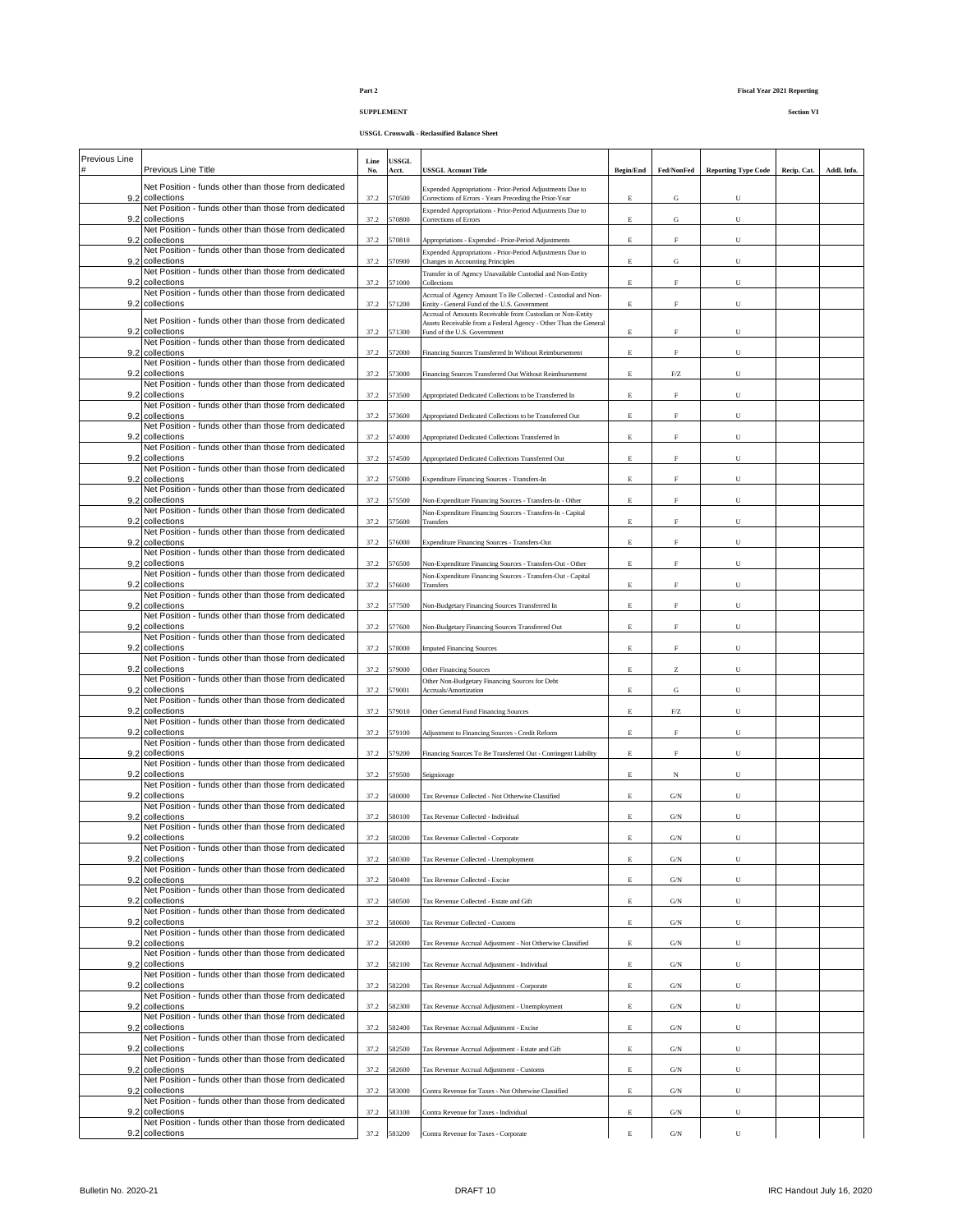# **SUPPLEMENT Section VI**

**USSGL Crosswalk - Reclassified Balance Sheet**

| Previous Line |                                                                             | Line | <b>USSGL</b> |                                                                                                                                    |                  |                |                            |             |             |
|---------------|-----------------------------------------------------------------------------|------|--------------|------------------------------------------------------------------------------------------------------------------------------------|------------------|----------------|----------------------------|-------------|-------------|
| #             | Previous Line Title<br>Net Position - funds other than those from dedicated | No.  | Acct.        | <b>USSGL Account Title</b>                                                                                                         | <b>Begin/End</b> | Fed/NonFed     | <b>Reporting Type Code</b> | Recip. Cat. | Addl. Info. |
|               | 9.2 collections<br>Net Position - funds other than those from dedicated     | 37.2 | 583300       | Contra Revenue for Taxes - Unemployment                                                                                            | Е                | G/N            | U                          |             |             |
| 9.2           | collections                                                                 | 37.2 | 583400       | Contra Revenue for Taxes - Excise                                                                                                  | Е                | $\mathrm{G/N}$ | U                          |             |             |
| 9.2           | Net Position - funds other than those from dedicated<br>collections         | 37.2 | 583500       | Contra Revenue for Taxes - Estate and Gift                                                                                         | Е                | $\mathrm{G/N}$ | U                          |             |             |
| 9.2           | Net Position - funds other than those from dedicated<br>collections         | 37.2 | 583600       | Contra Revenue for Taxes - Customs                                                                                                 | Е                | $\mathrm{G/N}$ | U                          |             |             |
| 9.2           | Net Position - funds other than those from dedicated<br>collections         | 37.2 | 589000       | Tax Revenue Refunds - Not Otherwise Classified                                                                                     | $\mathbf E$      | $\mathrm{G/N}$ | U                          |             |             |
|               | Net Position - funds other than those from dedicated                        |      |              |                                                                                                                                    |                  |                |                            |             |             |
| 9.2           | collections<br>Net Position - funds other than those from dedicated         | 37.2 | 589100       | Tax Revenue Refunds - Individual                                                                                                   | $\mathbf E$      | $\mathrm{G/N}$ | U                          |             |             |
| 9.2           | collections<br>Net Position - funds other than those from dedicated         | 37.2 | 589200       | Tax Revenue Refunds - Corporate                                                                                                    | E                | G/N            | U                          |             |             |
| 9.2           | collections<br>Net Position - funds other than those from dedicated         | 37.2 | 89300        | Tax Revenue Refunds - Unemployment                                                                                                 | E                | $\mathrm{G/N}$ | U                          |             |             |
| 9.2           | collections                                                                 | 37.2 | 589400       | Tax Revenue Refunds - Excise                                                                                                       | E                | $\mathrm{G/N}$ | U                          |             |             |
| 9.2           | Net Position - funds other than those from dedicated<br>collections         | 37.2 | 589500       | Tax Revenue Refunds - Estate and Gift                                                                                              | E                | $\mathrm{G/N}$ | U                          |             |             |
|               | Net Position - funds other than those from dedicated<br>9.2 collections     | 37.2 | 589600       | Tax Revenue Refunds - Customs                                                                                                      | E                | $\mathrm{G/N}$ | U                          |             |             |
| 9.2           | Net Position - funds other than those from dedicated                        | 37.2 | 90000        |                                                                                                                                    |                  |                |                            |             |             |
|               | collections<br>Net Position - funds other than those from dedicated         |      |              | Other Revenue                                                                                                                      | E                | $\rm F/N/Z$    | U                          |             |             |
| 9.2           | collections<br>Net Position - funds other than those from dedicated         | 37.2 | 590900       | Contra Revenue for Other Revenue                                                                                                   | E                | $\mbox{F/N/Z}$ | U                          |             |             |
| 9.2           | collections<br>Net Position - funds other than those from dedicated         | 37.2 | 591900       | Revenue and Other Financing Sources - Cancellations<br>Cancellations of Revenue and Other Financing Sources - The                  | $\mathbf E$      | G              | U                          |             |             |
|               | 9.2 collections                                                             | 37.2 | 591910       | General Fund of the U.S. Government                                                                                                | E                | $\mathbf F$    | U                          |             |             |
| 9.2           | Net Position - funds other than those from dedicated<br>collections         | 37.2 | 592100       | Valuation Change in Investments - Exchange Stabilization Fund<br>(ESF)                                                             | $\mathbf E$      | N              | U                          |             |             |
|               | Net Position - funds other than those from dedicated<br>9.2 collections     | 37.2 | 592200       | Valuation Change in Investments for Federal Government<br>Sponsored Enterprise                                                     | $\mathbf E$      | $_{\rm N}$     | U                          |             |             |
| 9.2           | Net Position - funds other than those from dedicated<br>collections         | 37.2 | 592300       | Valuation Change in Investments - Beneficial Interest in Trust                                                                     | E                | $_{\rm N}$     | U                          |             |             |
|               | Net Position - funds other than those from dedicated                        |      |              |                                                                                                                                    |                  |                |                            |             |             |
| 9.2           | collections<br>Net Position - funds other than those from dedicated         | 37.2 | 599000       | Collections for Others - Statement of Custodial Activity                                                                           | $\mathbf E$      | ${\rm F/G/N}$  | U                          |             |             |
| 9.2           | collections<br>Net Position - funds other than those from dedicated         | 37.2 | 99100        | Accrued Collections for Others - Statement of Custodial Activity<br>Offset to Non-Entity Collections - Statement of Changes in Net | $\mathbf E$      | ${\rm F/G/N}$  | U                          |             |             |
| 9.2           | collections<br>Net Position - funds other than those from dedicated         | 37.2 | 599300       | Position                                                                                                                           | $\mathbf E$      | ${\rm F/G}$    | U                          |             |             |
| 9.2           | collections                                                                 | 37.2 | 599400       | Offset to Non-Entity Accrued Collections - Statement of Changes<br>in Net Position                                                 | $\mathbf E$      | ${\rm F/G}$    | U                          |             |             |
| 9.2           | Net Position - funds other than those from dedicated<br>collections         | 37.2 | 99700        | Financing Sources Transferred In From Custodial Statement<br>Collections                                                           | $\mathbf E$      | $\mathbf F$    | U                          |             |             |
| 9.2           | Net Position - funds other than those from dedicated<br>collections         | 37.2 | 99800        | Custodial Collections Transferred Out to a Treasury Account<br>Symbol Other Than the General Fund of the U.S. Government           | $\mathbf E$      | $\mathbf F$    | U                          |             |             |
|               | Net Position - funds other than those from dedicated                        |      |              |                                                                                                                                    |                  |                | U                          |             |             |
| 9.2           | collections<br>Net Position - funds other than those from dedicated         | 37.2 | 610000       | <b>Operating Expenses/Program Costs</b>                                                                                            | $\mathbf E$      | ${\rm F/N}$    |                            |             |             |
|               | 9.2 collections<br>Net Position - funds other than those from dedicated     | 37.2 | 615000       | <b>Expensed Asset</b>                                                                                                              | E                |                | U                          |             |             |
| 9.2           | collections<br>Net Position - funds other than those from dedicated         | 37.2 | 619000       | Contra Bad Debt Expense - Incurred for Others                                                                                      | $\mathbf E$      | ${\rm F/N}$    | U                          |             |             |
| 9.2           | collections<br>Net Position - funds other than those from dedicated         | 37.2 | 619900       | Adjustment to Subsidy Expense                                                                                                      | E                | $_{\rm N}$     | U                          |             |             |
| 9.2           | collections                                                                 | 37.2 | 631000       | Interest Expenses on Borrowing From the Bureau of the Fiscal<br>Service and/or the Federal Financing Bank                          | Е                | $\mathbf F$    | U                          |             |             |
|               | Net Position - funds other than those from dedicated<br>collections         | 37.2 | 632000       | <b>Interest Expenses on Securities</b>                                                                                             | E                | ${\rm F/N}$    | U                          |             |             |
|               | Net Position - funds other than those from dedicated<br>9.2 collections     | 37.2 | 633000       | Other Interest Expenses                                                                                                            | E                | ${\rm F/N}$    | U                          |             |             |
| 9.2           | Net Position - funds other than those from dedicated                        |      | 634000       |                                                                                                                                    | E                | N              | U                          |             |             |
|               | collections<br>Net Position - funds other than those from dedicated         | 37.2 |              | Interest Expense Accrued on the Liability for Loan Guarantees                                                                      |                  |                |                            |             |             |
| 9.2           | collections<br>Net Position - funds other than those from dedicated         | 37.2 | 540000       | <b>Benefit Expense</b>                                                                                                             | $\mathbf E$      | $\mbox{F/N/Z}$ | U                          |             |             |
| 9.2           | collections<br>Net Position - funds other than those from dedicated         | 37.2 | 650000       | Cost of Goods Sold                                                                                                                 | Е                | ${\rm F/N}$    | U                          |             |             |
| 9.2           | collections<br>Net Position - funds other than those from dedicated         | 37.2 | 660000       | Applied Overhead                                                                                                                   | E                | $_{\rm N}$     | U                          |             |             |
| 9.2           | collections                                                                 | 37.2 | 661000       | <b>Cost Capitalization Offset</b>                                                                                                  | E                | N              | U                          |             |             |
|               | Net Position - funds other than those from dedicated<br>9.2 collections     | 37.2 | 671000       | Depreciation, Amortization, and Depletion                                                                                          | Е                | $_{\rm N}$     | U                          |             |             |
| 9.2           | Net Position - funds other than those from dedicated<br>collections         | 37.2 | 672000       | <b>Bad Debt Expense</b>                                                                                                            | Е                | ${\rm F/N}$    | U                          |             |             |
| 9.2           | Net Position - funds other than those from dedicated<br>collections         | 37.2 | 673000       | <b>Imputed Costs</b>                                                                                                               | E                | F              | U                          |             |             |
|               | Net Position - funds other than those from dedicated                        |      |              |                                                                                                                                    |                  |                |                            |             |             |
| 9.2           | collections<br>Net Position - funds other than those from dedicated         | 37.2 | 79000        | Other Expenses Not Requiring Budgetary Resources<br>Contra Expense-Non-Fiduciary Deposit Fund Intra-governmental                   | $\mathbf E$      | $\mbox{F/N}$   | U                          |             |             |
| 9.2           | collections<br>Net Position - funds other than those from dedicated         | 37.2 | 679500       | <b>Administrative Fees</b>                                                                                                         | E                | $_{\rm N}$     | U                          |             |             |
| 9.2           | collections                                                                 | 37.2 | 580000       | <b>Future Funded Expenses</b>                                                                                                      | $\mathbf E$      | $\rm F/N/Z$    | U                          |             |             |
| 9.2           | Net Position - funds other than those from dedicated<br>collections         | 37.2 | 685000       | Employer Contributions to Employee Benefit Programs Not<br>Requiring Current-Year Budget Authority (Unobligated)                   | E                | $\mathbf F$    | U                          |             |             |
| 9.2           | Net Position - funds other than those from dedicated<br>collections         | 37.2 | 690000       | <b>Non-Production Costs</b>                                                                                                        | $\mathbf E$      | $\rm F/N/Z$    | U                          |             |             |
|               | Net Position - funds other than those from dedicated                        |      | 37.2 711000  |                                                                                                                                    | $\mathbf E$      | $_{\rm N}$     | $_{\rm U}$                 |             |             |
|               | 9.2 collections                                                             |      |              | Gains on Disposition of Assets - Other                                                                                             |                  |                |                            |             |             |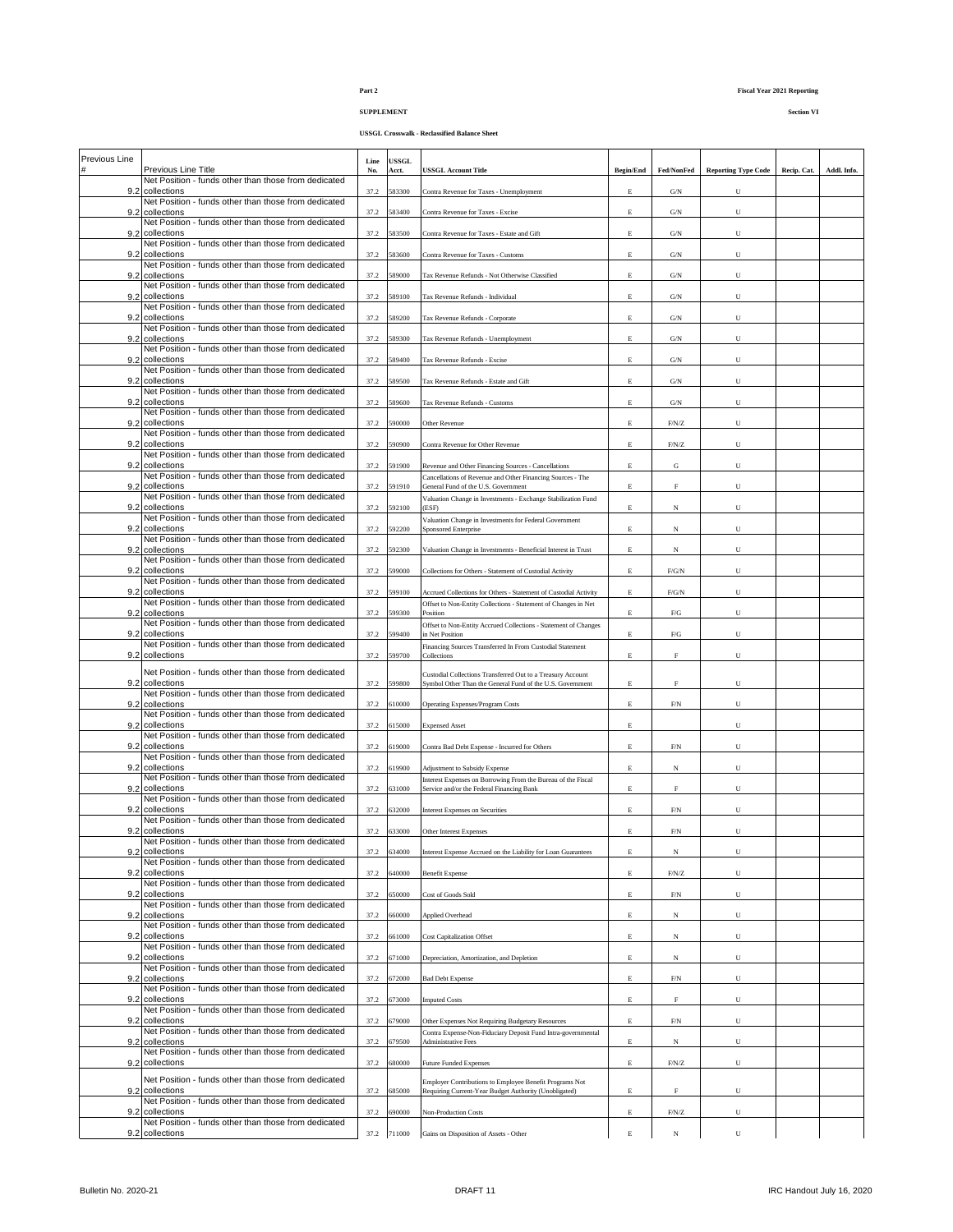## **SUPPLEMENT Section VI**

|  | <b>USSGL Crosswalk - Reclassified Balance Sheet</b> |  |
|--|-----------------------------------------------------|--|
|--|-----------------------------------------------------|--|

| Previous Line |                                                      | Line | <b>USSGL</b> |                                                                  |                  |                     |                            |             |             |
|---------------|------------------------------------------------------|------|--------------|------------------------------------------------------------------|------------------|---------------------|----------------------------|-------------|-------------|
| #             | Previous Line Title                                  | No.  | Acct.        | <b>USSGL Account Title</b>                                       | <b>Begin/End</b> | Fed/NonFed          | <b>Reporting Type Code</b> | Recip. Cat. | Addl. Info. |
|               | Net Position - funds other than those from dedicated |      |              |                                                                  |                  |                     |                            |             |             |
|               | 9.2 collections                                      | 37.2 | 711100       | Gains on Disposition of Investments                              | E                | ${\rm F/N}$         | U                          |             |             |
|               | Net Position - funds other than those from dedicated |      |              |                                                                  |                  |                     |                            |             |             |
| 9.2           | collections                                          | 37.2 | 711200       | Gains on Disposition of Borrowings                               | E                | $\rm F$             | U                          |             |             |
|               | Net Position - funds other than those from dedicated |      |              |                                                                  |                  |                     |                            |             |             |
|               | 9.2 collections                                      | 37.2 | 717100       | Gains on Changes in Long-Term Assumptions - From Experience      | E.               | N                   | U                          |             |             |
|               | Net Position - funds other than those from dedicated |      |              |                                                                  |                  |                     |                            |             |             |
| 9.2           | collections                                          | 37.2 | 717200       | Losses on Changes in Long-Term Assumptions - From Experience     | E                | $_{\rm N}$          | U                          |             |             |
|               | Net Position - funds other than those from dedicated |      |              |                                                                  |                  |                     |                            |             |             |
|               | 9.2 collections                                      | 37.2 | 718000       | <b>Unrealized Gains</b>                                          | $\mathbf E$      | ${\rm F/N}$         | U                          |             |             |
|               | Net Position - funds other than those from dedicated |      |              |                                                                  |                  |                     |                            |             |             |
| 9.2           | collections                                          | 37.2 | 719000       | Other Gains                                                      | Е                | ${\rm F/N}$         | U                          |             |             |
|               | Net Position - funds other than those from dedicated |      |              |                                                                  |                  |                     |                            |             |             |
|               | 9.2 collections                                      | 37.2 | 719090       | Gains on International Monetary Fund Assets                      | E                |                     | U                          |             |             |
|               | Net Position - funds other than those from dedicated |      |              |                                                                  |                  |                     |                            |             |             |
|               | 9.2 collections                                      | 37.2 | 721000       | Losses on Disposition of Assets - Other                          | E                | $_{\rm N}$          | U                          |             |             |
|               | Net Position - funds other than those from dedicated |      |              |                                                                  |                  |                     |                            |             |             |
|               | 9.2 collections                                      | 37.2 | 721100       | Losses on Disposition of Investments                             | E                | ${\rm F/N}$         | U                          |             |             |
|               | Net Position - funds other than those from dedicated |      |              |                                                                  |                  |                     |                            |             |             |
| 9.2           | collections                                          | 37.2 | 721200       | Losses on Disposition of Borrowings                              | E                | $\rm F$             | U                          |             |             |
|               | Net Position - funds other than those from dedicated |      |              |                                                                  |                  |                     |                            |             |             |
|               | 9.2 collections                                      | 37.2 | 727100       | Gains on Changes in Long-Term Assumptions                        | E                | $_{\rm N}$          | U                          |             |             |
|               | Net Position - funds other than those from dedicated |      |              |                                                                  |                  |                     |                            |             |             |
| 9.2           | collections                                          | 37.2 | 727200       | Losses on Changes in Long-Term Assumptions                       | E                | $_{\rm N}$          | U                          |             |             |
|               | Net Position - funds other than those from dedicated |      |              |                                                                  |                  |                     |                            |             |             |
|               | 9.2 collections                                      | 37.2 | 728000       | <b>Unrealized Losses</b>                                         | Е                | ${\rm F/N}$         | U                          |             |             |
|               | Net Position - funds other than those from dedicated |      |              |                                                                  |                  |                     |                            |             |             |
| 9.2           | collections                                          | 37.2 | 729000       | Other Losses                                                     | E                | ${\rm F/N}$         | U                          |             |             |
|               | Net Position - funds other than those from dedicated |      |              |                                                                  |                  |                     |                            |             |             |
|               | 9.2 collections                                      | 37.2 | 729090       | Losses on International Monetary Fund Assets                     | E                |                     | U                          |             |             |
|               | Net Position - funds other than those from dedicated |      |              |                                                                  |                  |                     |                            |             |             |
| 9.2           | collections                                          | 37.2 | 729200       | Other Losses From Impairment of Assets                           | E                | $_{\rm N}$          | U                          |             |             |
|               | Net Position - funds other than those from dedicated |      |              |                                                                  |                  |                     |                            |             |             |
|               | 9.2 collections                                      | 37.2 | 730000       | <b>Extraordinary Items</b>                                       | E                | $_{\rm N}$          | U                          |             |             |
|               | Net Position - funds other than those from dedicated |      |              |                                                                  |                  |                     |                            |             |             |
| 9.2           | collections                                          | 37.2 | 740000       | Prior-Period Adjustments Due to Corrections of Errors            | E                | ${\rm N} / {\rm Z}$ | U                          |             |             |
|               | Net Position - funds other than those from dedicated |      |              |                                                                  |                  |                     |                            |             |             |
|               | 9.2 collections                                      | 37.2 | 740100       | Prior-Period Adjustments Due to Changes in Accounting Principles | E                | ${\rm N}$           | U                          |             |             |
|               | Net Position - funds other than those from dedicated |      |              | Prior-Period Adjustments Due to Corrections of Errors -Years     |                  |                     |                            |             |             |
| 9.2           | collections                                          | 37.2 | 740500       | Preceding the Prior-Year                                         | E                | ${\rm N}$           | U                          |             |             |
|               | Net Position - funds other than those from dedicated |      |              |                                                                  |                  |                     |                            |             |             |
|               | 9.2 collections                                      | 37.2 | 750000       | Distribution of Income - Dividend                                | E                | ${\rm N} / {\rm Z}$ | U                          |             |             |
|               | Net Position - funds other than those from dedicated |      |              |                                                                  |                  |                     |                            |             |             |
| 9.2           | collections                                          | 37.2 | 760000       | Changes in Actuarial Liability                                   | E                | $_{\rm N}$          | U                          |             |             |
|               | Net Position - funds other than those from dedicated |      |              |                                                                  |                  |                     |                            |             |             |
|               | 9.2 collections                                      | 37.2 | 771000       | Trust Fund Warrant Journal Vouchers Issued Net of Adjustments    | E.               | F                   | U                          |             |             |
|               | Net Position - funds other than those from dedicated |      |              |                                                                  |                  |                     |                            |             |             |
| 9.2           | collections                                          | 37.2 | 880100       | Offset for Purchases of Assets                                   | E                | $\rm F$             | U                          |             |             |
|               | Net Position - funds other than those from dedicated |      |              |                                                                  |                  |                     |                            |             |             |
|               | 9.2 collections                                      | 37.2 | 880200       | Purchases of Property, Plant, and Equipment                      | $\mathbf E$      | $\mathbf F$         | $_{\rm U}$                 |             |             |
|               | Net Position - funds other than those from dedicated |      |              |                                                                  |                  |                     |                            |             |             |
| 9.2           | collections                                          | 37.2 | 880300       | Purchases of Inventory and Related Property                      | E                | $\mathbf F$         | U                          |             |             |
|               | Net Position - funds other than those from dedicated |      |              |                                                                  |                  |                     |                            |             |             |
|               | 9.2 collections                                      | 37.2 | 880400       | Purchases of Assets - Other                                      | E                | F                   | U                          |             |             |
|               |                                                      |      |              |                                                                  |                  |                     |                            |             |             |
|               | 10 Total net position                                | 38   |              | <b>Total net position</b>                                        |                  |                     |                            |             |             |
|               |                                                      |      |              |                                                                  |                  |                     |                            |             |             |
|               |                                                      |      |              | This line is calculated. Equals sum of lines 36 and 37.          |                  |                     |                            |             |             |
|               |                                                      |      |              |                                                                  |                  |                     |                            |             |             |
|               | 11 Total liabilities and net position                | 39   |              | <b>Total liabilities and net position</b>                        |                  |                     |                            |             |             |
|               |                                                      |      |              |                                                                  |                  |                     |                            |             |             |
|               |                                                      |      |              | This line is calculated. Equals sum of lines 34 and 38.          |                  |                     |                            |             |             |
|               |                                                      |      |              |                                                                  |                  |                     |                            |             |             |